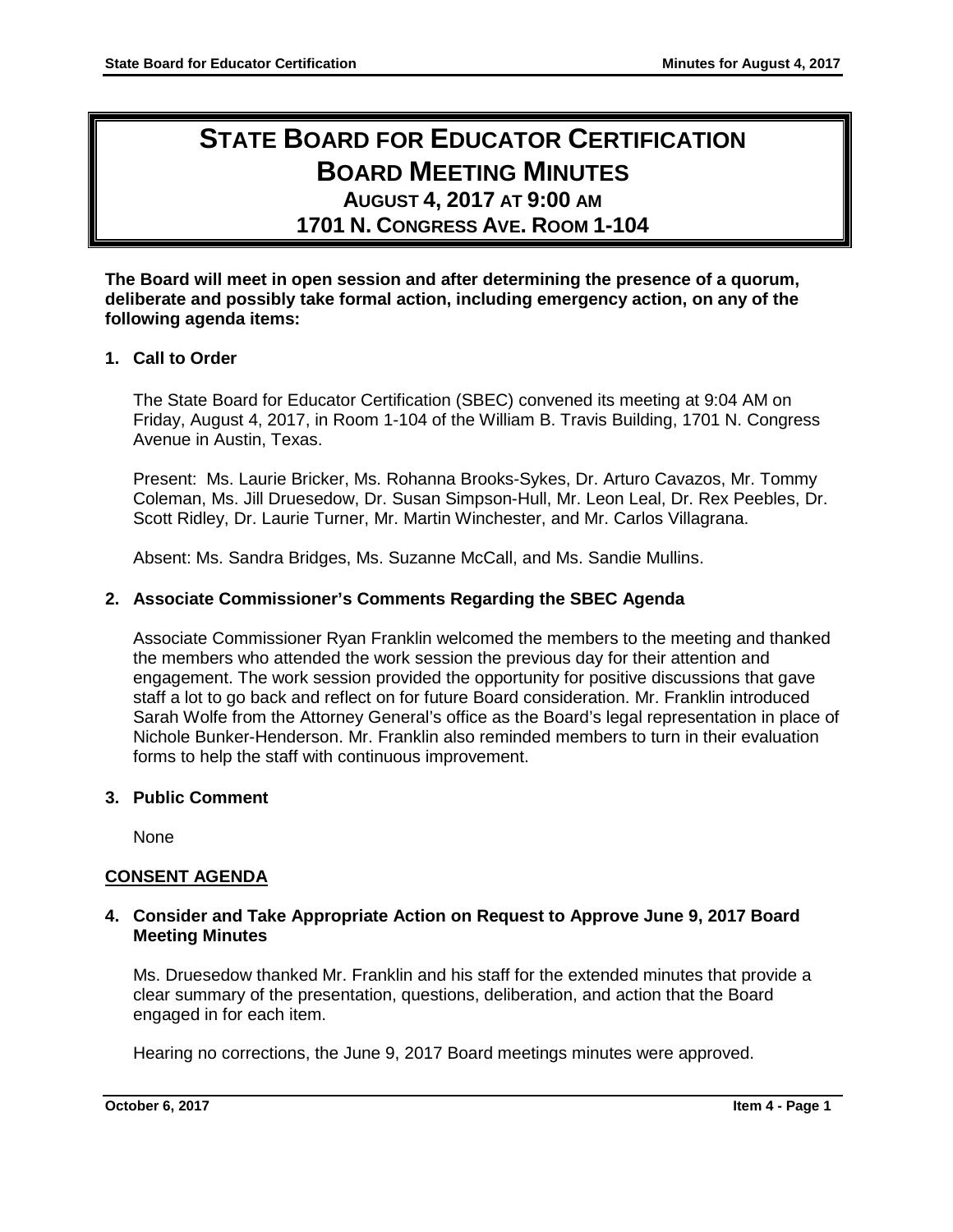# **DISCUSSION AND ACTION**

# **5. Consider and Take Appropriate Action on Adoption of Proposed Amendments to 19 TAC Chapter 230, Professional Educator Preparation and Certification, Subchapter B, General Certification Requirements, §230.11, General Requirements**

Ms. Cook presented this item to the Board. She referenced the lengthy conversation in June about the proposed rule changes and the Board's adjustments to the recommended scores on the Listening and Reading sections of the TOEFL iBT. Ms. Cook shared that those Boardapproved edits to the proposed rule went out for thirty-day public review and comment and staff received no feedback. Ms. Cook asked the Board to take a second look at the recommended scores for the four sections (Speaking, Listening, Reading, and Writing) of the TOFEL iBT and directed Board members to their substitute rule text folder for additional information on Item 5 and staff's recommendation for consideration by the Board. Ms. Cook provided a quick overview of the SBEC August 3 Work Session conversation regarding English language proficiency, use of the TOEFL iBT, and staff's recommendation to return into rule the provision to allow undergraduate and graduate degrees earned at institutions outside the United States to satisfy English language proficiency provided English is the official language of the country. Ms. Cook acknowledged that staff was not fully prepared in June with data and information that would have been helpful to the Board's conversation, but assured the Board that since the last meeting, TEA staff did extensive research on verifying the official language used in other countries, reviewed lists of approved countries utilized by Texas A&M and The University of Texas at Austin, reviewed information on the United Nations website, and referenced numerous documents specific to English as the primary language of instruction and/or official language of a country.

Ms. Cook asked for the Board's support in adopting the substitute rule text for item 5, which included a list of the following 27 countries: American Samoa, Anguilla, Antigua and Barbuda, Australia, Bahamas, Barbados, Belize, Bermuda, British Virgin Islands, Cayman Islands, Canada (except Quebec), Dominica, Gambia, Ghana, Gibraltar, Grand Cayman, Grenada, Guyana, Jamaica, Liberia, Nigeria, Sain Kitts and Nevis, Saint Lucia, Trinidad/Tobago, Turks and Caicos, United Kingdom, and U.S. Pacific Trust. Prior to the Board's vote on this item, Ms. Cook mentioned the requirement to pass all four sections of the TOEFL iBT and/or complete degree requirements from one of the 27 countries on the SBEC-approved list provides rigor and reasonable options to demonstrate English language proficiency.

# **Motion and vote:**

*Motion was made by Ms. Bricker to adopt the substitute amendments to 19 TAC Chapter 230, Professional Educator Preparation and Certification, Subchapter B, General Certification Requirements, §230.11, General Requirements. Second was made by Dr. Hull, and the Board voted unanimously in favor of the motion.*

# **6. Consider and Take Appropriate Action on Proposed Review of 19 TAC Chapter 227, Provisions for Educator Preparation Candidates**

Dr. Miller presented this item to the Board. Dr. Miller explained that TEA staff was recommending that the review of this chapter be accelerated a few months so that the public comments that will be received during the review period can be used to inform changes that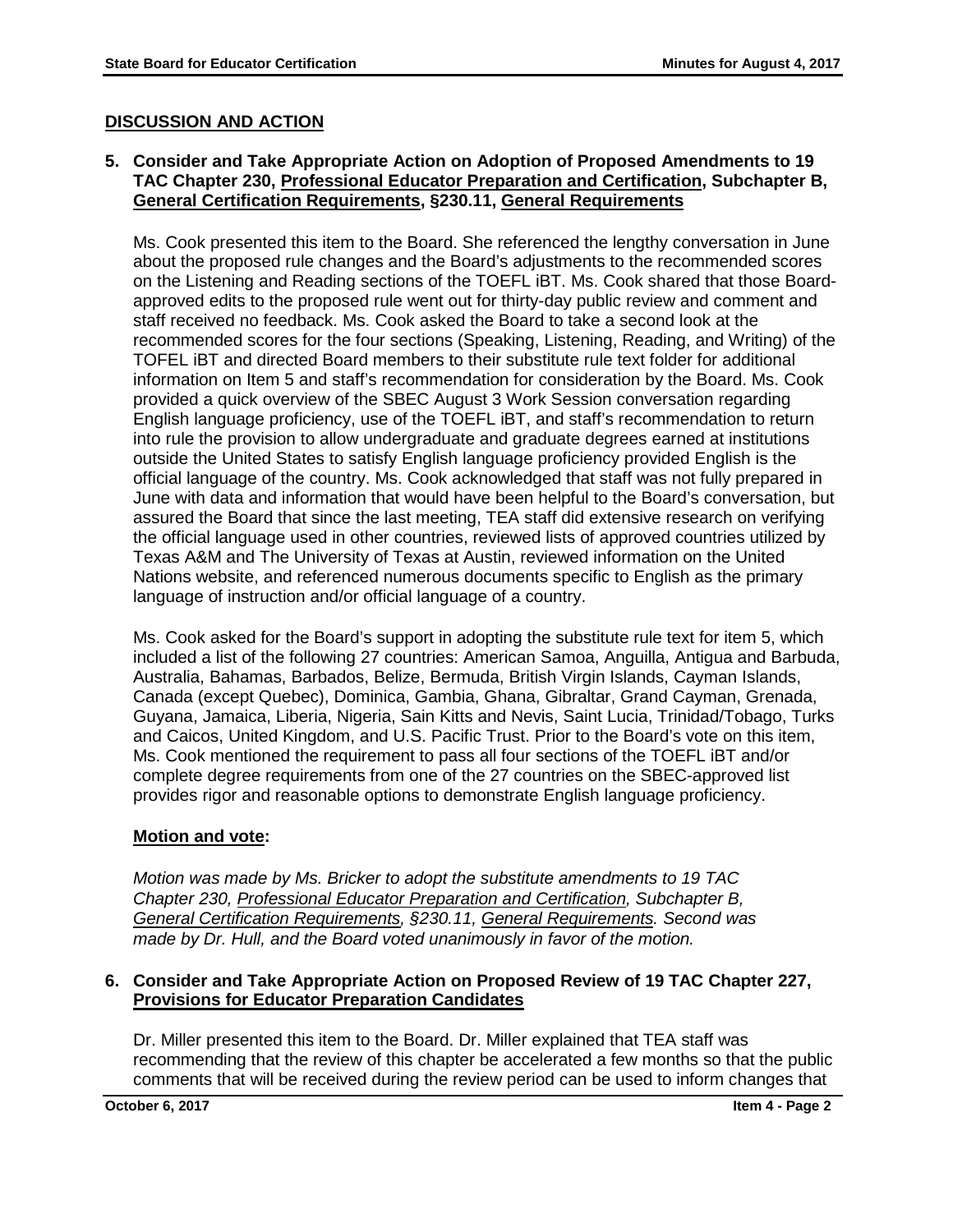need to be made in addition to the ones that are required from the 85th Texas Legislature, Regular Session, 2017. The rules in this chapter provide requirements for admission to educator preparation programs and preliminary evaluation of certification eligibility. Dr. Miller pointed out the summary table attachment that provided the Board with highlights of changes that need to be made because of legislation as well as changes that may need to be made due to other issues that have been raised by stakeholders and TEA staff. Dr. Miller explained that TEA staff would be summarizing public comment and providing draft rules that address any changes for the Board to discuss at the October meeting.

# **Motion and vote:**

*Motion was made by Ms. Bricker to approve the proposed review of 19 TAC Chapter 227, Provisions for Educator Preparation Candidates, to be published as proposed in the Texas Register. Second was made by Ms. Brooks-Sykes, and the Board voted unanimously in favor of the motion.*

## **7. Consider and Take Appropriate Action on Proposed Review of 19 TAC Chapter 228, Requirements for Educator Preparation Programs**

Dr. Miller presented this item to the Board. Dr. Miller explained that this item was similar to the previous item in that the review of the chapter was accelerated, there was a summary table of changes, and TEA staff would present draft rules that address any changes for the Board to discuss at the October meeting. The rules in this chapter provide requirements relating to educator preparation programs.

# **Motion and vote:**

*Motion was made by Dr. Hull to approve the proposed review of 19 TAC Chapter 228, Requirements for Educator Preparation Programs, to be published as proposed in the Texas Register. Second was made by Dr. Cavazos and the Board voted unanimously in favor of the motion.* 

## **8. Consider and Take Appropriate Action on Proposed Revisions to 19 TAC Chapter 239, Student Services Certificates, Subchapter A, School Counselor Certificate, and Subchapter C, Educational Diagnostician Certificate**

Ms. Cook presented this item to the Board. She provided brief introductory remarks and acknowledged the great work of both advisory committees. Mr. Scott Kessel, Texas Counseling Association (TCA) spoke in support of the agenda item. Mr. Kessel mentioned he is entering his 25<sup>th</sup> year working in public education in Texas schools, with 21 of those years working closely with school counselors in his dual role as Director of Student Services and Safety at Aledo ISD, and adjunct faculty member at Texas Christian University teaching courses in school counseling and school counselor practicum. Mr. Kessel shared his excitement to see the standards moving through the process and feels the proposed rule changes will ensure consistency in resources and training available to school counselors; more consistency and value in the delivery of comprehensive school counseling programs; and greater equity in services provided to students across the state. Mr. Kessel expressed thanks on behalf of TCA to the staff and advisory committee for their hard work and investment in the standards development and rulemaking process. Mr. Kessel encouraged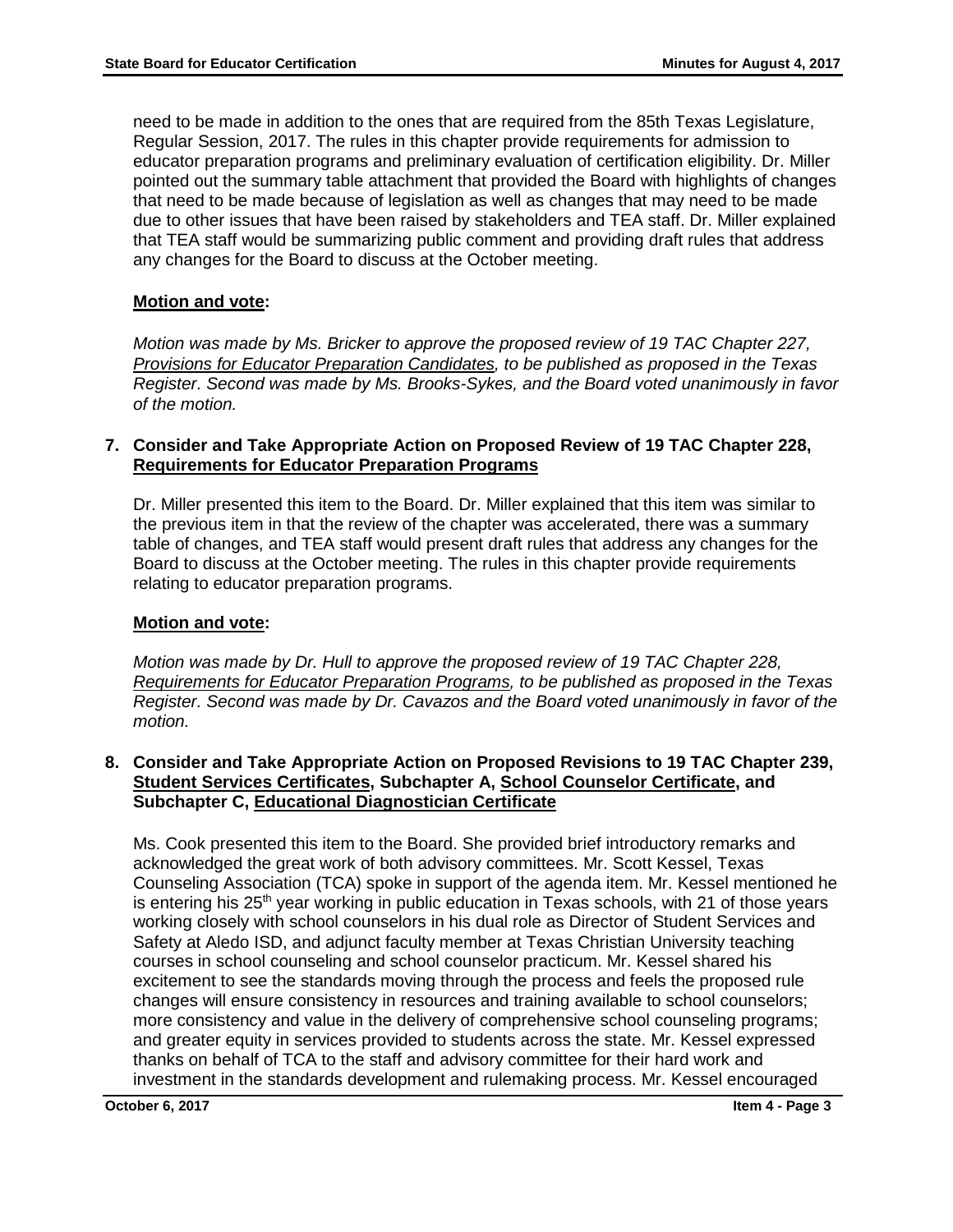the Board to approve the proposed rules for posting in the *Texas Register* to allow the Board to take final action on these rules in October.

Ms. Lorrie Harris, current president of the Texas Educational Diagnostician Association (TEDA), expressed support of several rule changes incorporated into the proposed rules. Ms. Harris highlighted the Individuals with Disabilities Education Act (IDEA) ensures students with disabilities are provided with the services they need, and she feels the Texas certificate should accurately reflect the range of individuals being served (birth through age 21) by educational diagnosticians. Ms. Harris also spoke on the importance of positive behavior support and the need to have three years of experience as a classroom teacher prior to becoming an educational diagnostician. The years of teaching experience helps a diagnostician become greater at assessment.

Dr. Hull asked a clarifying question about the wanting the reference of birth through adulthood to be reflected on the face of the certificate. Dr. Hull also asked about Positive Behavior Intervention and Supports (PBIS) and wondered if there is any possibility that specific references would limit a diagnostician's ability to use other reinforcement methods. Ms. Harris indicated she did not believe this would pose any limitations and ended her comments by thanking Ms. Cook and the advisory committee for being great to work with.

Dr. Renee Kwietek, TEDA, expressed firm support for the proposed changes indicating one very dear to her is changing the certificate reference to Birth through Age 21. Dr. Kwietek spoke of the educational diagnostician's critical role in early intervention. Dr. Kwietek explained some parents have refused services from diagnosticians with our current certificate because it says Early Childhood through Grade 12. The certificate appears to limit the diagnostician's ability to provide services in schools to individuals outside the usual age range through grade 12. Dr. Kwietek shared the preparation to become an educational diagnostician already goes beyond grade 12. Difference between supports and intervention needs to get in there as well as the difference between accommodation and modification.

Dr. Hull sought clarification that Dr. Kwietek believed university programs address training beyond grade 12, and wanted to know if all educator preparation programs prepare candidates to provide services beyond grade 12. Dr. Kwietek concurred that assessment instruments and training critical to the role of the educational diagnostician are incorporated into all EPPs preparing candidates for certification.

Dr. Cavazos agreed conceptually with the idea of looking at EPPs across the state that prepare diagnosticians, but also recommended staff look at the team providing support and services to students to determine if there are individuals certified in other areas that provide services to students beyond grade 12. Dr. Cavazos maintained the critical role of the diagnostician in the assessment process and the critical role of other individuals in the educational process. He recommended staff take a thorough look at all certificate areas that may extend services to individuals beyond grade 12.

Dr. Turner expressed her support for the role of educational diagnosticians.

Mr. Coleman asked staff for thoughts on the recommended changes.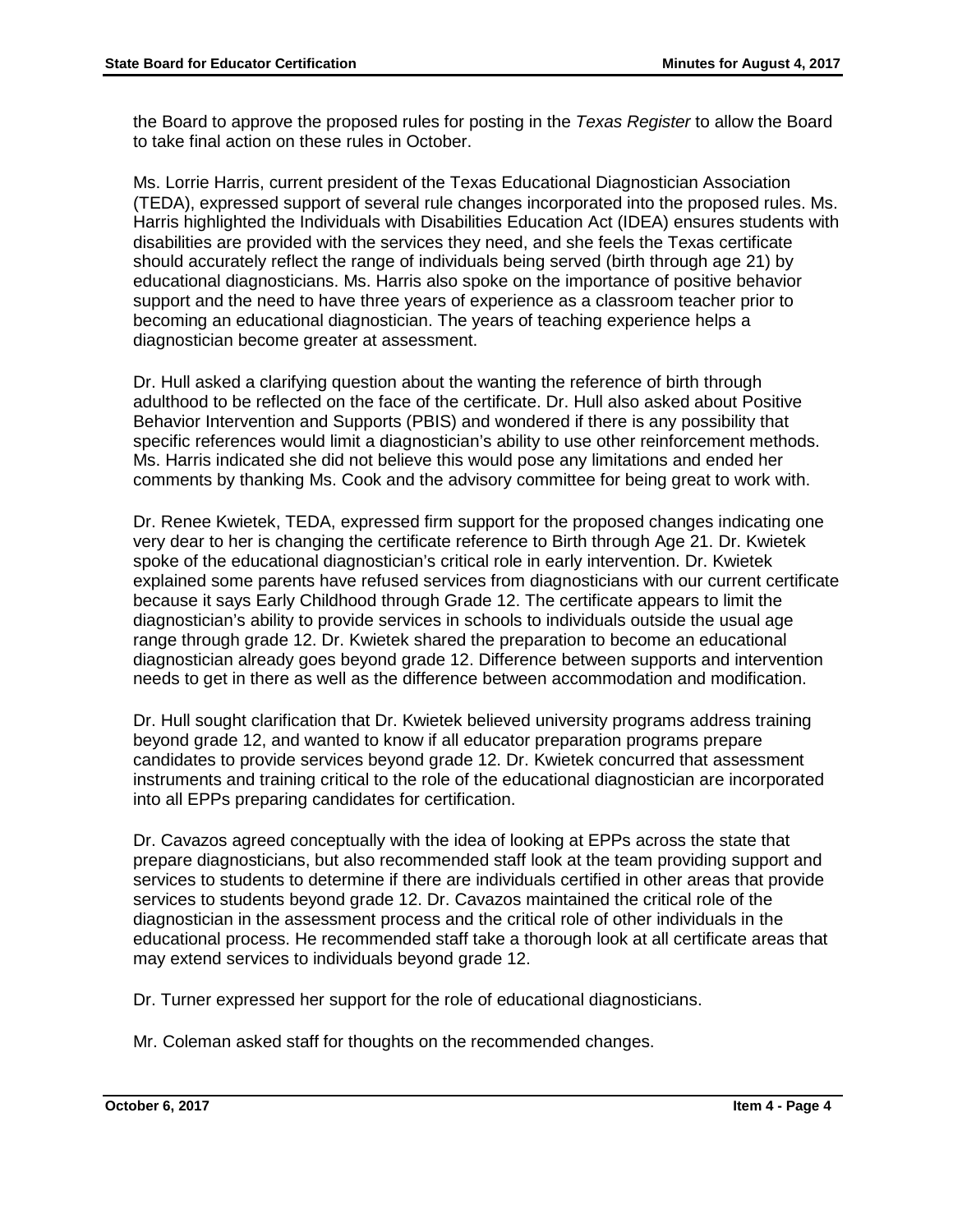Dr. Ridley indicated from his program's perspective, they are working to ensure the diagnostician is fully prepared to support individuals beyond grade 12.

Ms. Sykes highlighted the importance of early intervention and ongoing support for students to ensure a successful post-secondary transition.

Ms. Bricker asked about fiscal impact. Ms. Cook indicated the rulemaking process would have no fiscal impact, but acknowledged there could be impact to educator preparation programs as they redesign to align with the proposed rule changes.

Dr. Miller mentioned special education teachers are the other primary group of individuals that work with students to provide services and support beyond grade 12. Dr. Miller shared that in terms of impact to EPPs, programs have notification to prepare for candidates they begin admitting September 1, 2018. Dr. Miller indicated we did not indicate a fiscal impact for adoption of the proposed rules, but acknowledged increasing requirements to a 48-hour program for school counselors would be a fiscal impact on individuals. Dr. Turner asked about the special education certificate and grade levels. Dr. Miller explained we currently have the following certificates: Special Education, Early Childhood through Grade 12; Special Education Supplemental which allows a person to provide special education training at the grade levels and in the content areas of classroom certificates already held by an individual; Visually Impaired Supplemental Certificate; and a Deaf and Hard of Hearing Certificate, Early Childhood through Grade 12. Dr. Turner provided an example from her experiences as a teacher and feels it would be helpful for everyone to partner with a well-qualified special education teacher to ensure the needs of all students are met.

Mr. Franklin followed up on Mr. Coleman's earlier question to Ms. Cook and confirmed staff has incorporated all recommended comments into the proposed rules with exception of changing the name of the certificate. Ms. Cook asked the Board if they would like staff to explore options to change the face of the certificate.

Dr. Cavazos recommended staff explore this further and acknowledged the value of the work done by educational diagnosticians, but shared other individuals also occupy the space of providing support and services to students. Dr. Cavazos stated we want to be sensitive to the needs of special education students and the individuals certified to meet those needs, but do not want to create silos among members of the student support team.

Public comment was provided by: Mr. Scott Kessel, Texas Counseling Association Ms. Lori Harris, Texas Educational Diagnosticians' Association Dr. Renee Kwiatek, Texas Educational Diagnosticians' Association

# **Motion and vote:**

*Motion was made by Ms. Brooks-Sykes to approve the proposed revisions to 19 TAC Chapter 239, Student Services Certificates, Subchapter A, School Counselor Certificate, and Subchapter C, Educational Diagnostician Certificate, to be published as proposed in the Texas Register. Second was made by Dr. Hull and the Board voted unanimously in favor of the motion.*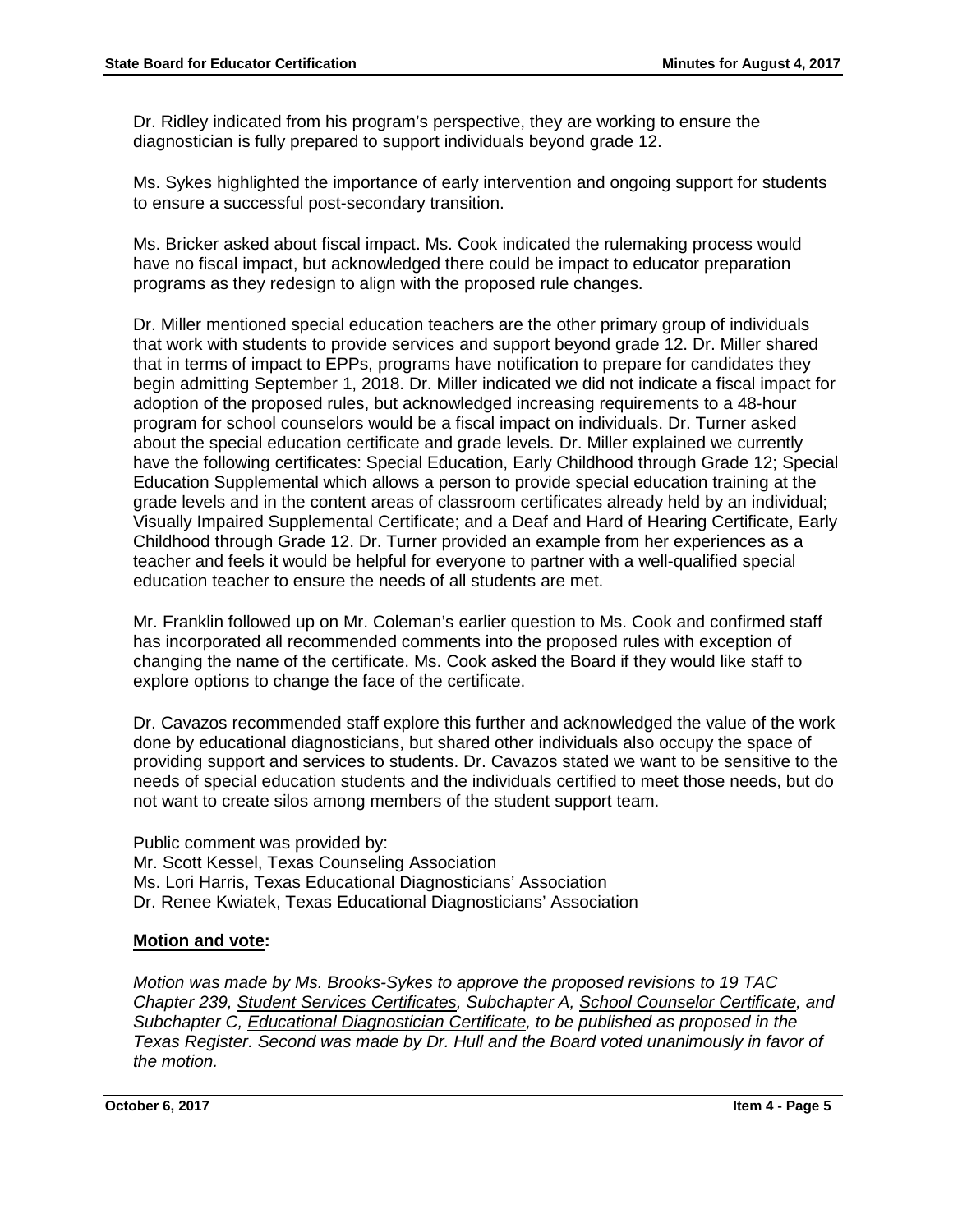# **9. Consider and Take Appropriate Action on Proposed Amendments to 19 TAC Chapter 234, Military Service Members, Military Spouses, and Military Veterans**

Ms. Cook presented this item to the Board. Ms. Cook explained the Board's action on proposed amendments to 19 TAC Chapter 234, the military chapter, would allow staff to quickly incorporate legislation passed during the regular session. House Bill 1934 added a provision specific to military spouses to change issuance of the temporary certificate from one-year to three-years. Ms. Cook explained staff took a proactive step to update rule text to allow spouses issued a one-year certificate prior to the new legislation to be afforded an opportunity to have two additional years and ensure all military spouses of active duty service embers are treated fairly and consistently. Ms. Cook shared the only additional proposed change was a clarification to ensure all members of the military community understand they are required to comply with certificate renewal requirements. Dr. Cavazos was appreciative of staff bringing this forward and for making provisions for spouses already in the pipeline.

# **Motion and vote:**

*Motion was made by Dr. Cavazos to approve the proposed amendments to 19 TAC Chapter 234, Military Service Members, Military Spouses, and Military Veterans, to be published as proposed in the Texas Register. Second was made by Mr. Coleman and the Board voted unanimously in favor of the motion.* 

# **10. Consider and Take Appropriate Action on Proposed Revisions to 19 TAC Chapter 231, Requirements for Public School Personnel Assignments, Subchapter C, Grades 6-8 Assignments, and Subchapter E, Grades 9-12 Assignments**

Ms. Cook presented this item to the Board. Ms. Cook explained this item requests the Board's action on proposed changes to Chapter 231, as these rules are frequently used by public schools for placement of teachers into classroom assignments. Ms. Cook confirmed the changes proposed are directly related to updating the names of career and technical education (CTE) courses, updating current training requirements, and/or specifying effective dates of new requirements for eligibility to teach specific CTE courses.

# **Motion and vote:**

*Motion was made by Dr. Hull to approve the proposed revisions to 19 TAC Chapter 231, Requirements for Public School Personnel Assignments, Subchapter C, Grades 6-8 Assignments, and Subchapter E, Grades 9-12 Assignments, to be published as proposed in the Texas Register. Second was made by Dr. Cavazos and the Board voted unanimously in favor of the motion.*

# **11. Consider and Take Appropriate Action on Proposed Amendment to 19 TAC Chapter 232, General Certification Provisions, Subchapter A, Certificate Renewal and Continuing Professional Education Requirements, §232.11 Number and Content of Required Continuing Professional Education Hours**

Dr. Miller presented this item to the Board. Dr. Miller explained that the normal rulemaking process included a discussion item, a proposal item, and an adoption item. TEA staff was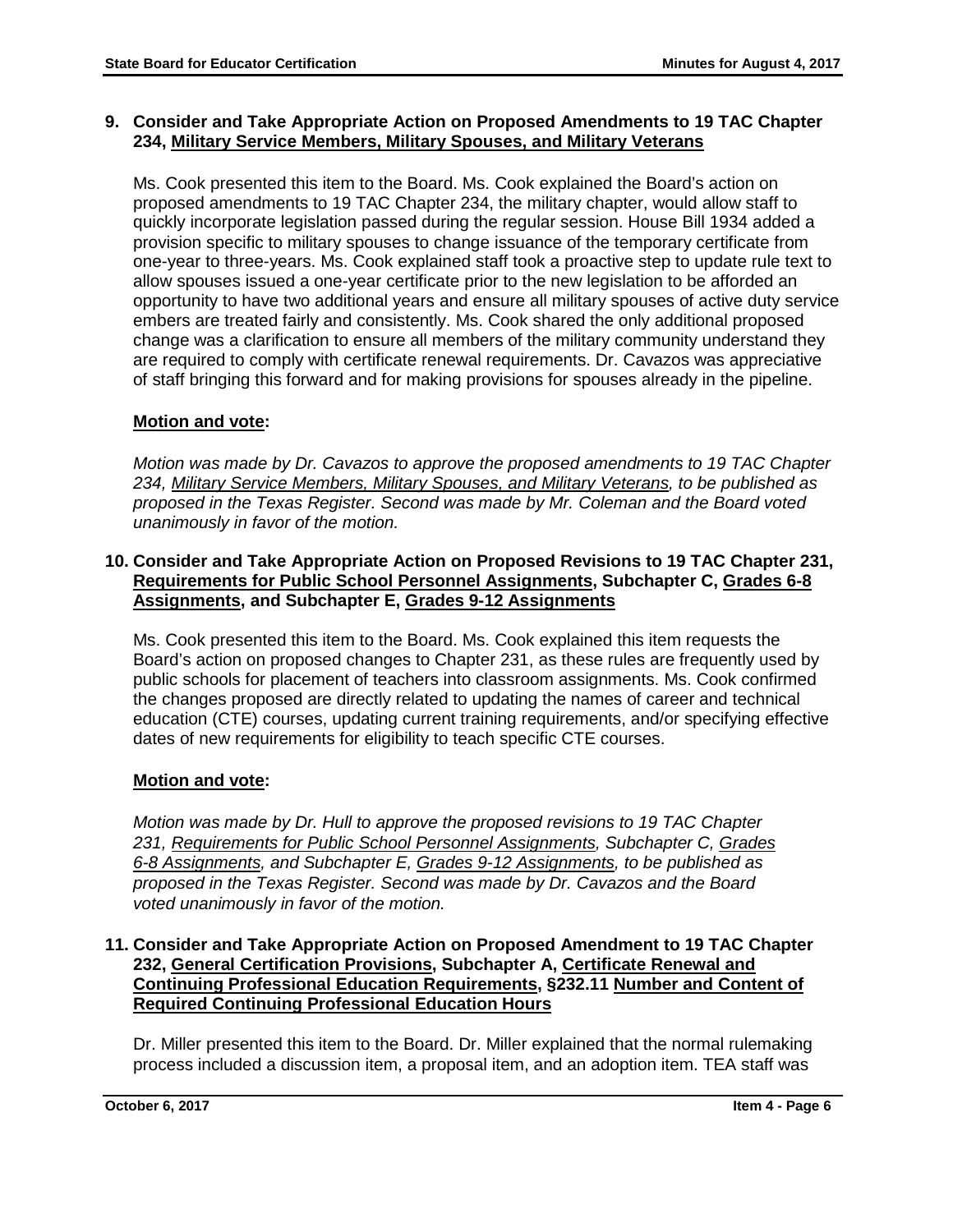recommending that this item begin at the proposal stage because the changes being made are from relatively straightforward legislation from the 85th Texas Legislature, Regular Session, 2017. These changes would add several topics to the continuing professional education (CPE) requirements for all educators, including classroom teachers and principals. Dr. Miller pointed out the summary table attachment that provided the Board with highlights of changes. Changes from Senate Bill (SB) 7 require teachers and principals to include training related to understanding appropriate relationships, boundaries, and communication between educators and students. Changes from SB 1839 require teachers and principals to include training related to digital literacy, teaching, and learning. Changes from SB 179 allow training related to supporting students affected by grief and trauma to count towards CPE requirements. Dr. Miller explained that TEA staff would bring an adoption item to the Board in October that would include any recommendations for changes based on public comment.

# **Motion and vote:**

*Motion was made by Dr. Cavazos to approve the proposed amendment to 19 TAC Chapter 232, General Certification Provisions, Subchapter A, Certificate Renewal and Continuing Professional Education Requirements, §232.11, Number and Content of Required Continuing Professional Education Hours, to be published as proposed in the Texas Register*. *Second was made by Ms. Bricker and the Board voted unanimously in favor of the motion.* 

# **12. Consider and Take Action on Clinical Teaching Exception Request**

Dr. Miller presented this item to the Board. Dr. Miller explained that the Board had previously approved one exception to the clinical teaching requirements during the March 2017 meeting and the University of North Texas (UNT) was the only program to request an exception for the August meeting. Dr. Miller explained that TEA staff had reviewed the request and recommended that the Board approve the request with conditions.

Public comment was provided by: Dr. Larry Abraham, UTeach

Dr. Ridley stated that Texas Tech University implemented a full-year clinical teaching program. He noted that the study that was included in the UNT request indicated that UTeach replication sites may not have as much of a positive effect on student achievement than the University of Texas at Austin site. He asked if student achievement outcomes were included in the UNT request. Dr. Miller explained that the UNT program would be accountable for student achievement outcomes when student achievement performance standards have been adopted into SBEC rules. The UNT program would need to meet the SBEC performance standards each year. The UNT program would also need to compare its student achievement outcomes with the outcomes of programs that do not use a clinical teaching exception. Ms. Bricker stated that she was in favor of the UTeach program and congratulated it on receiving state and national recognition. Dr. Hull stated that she was also in favor of the UTeach program and asked for clarification as to why the program requested an exception to a full-day clinical teaching model. Dr. Miller explained that the UTeach program recruited students who were pursuing math, science, and computer science majors, students were not able to compete full-day clinical teaching because they had to attend classes for their majors during the school day, and the UTeach program provided additional support to students throughout the abbreviated clinical teaching assignments. Dr. Miller shared that the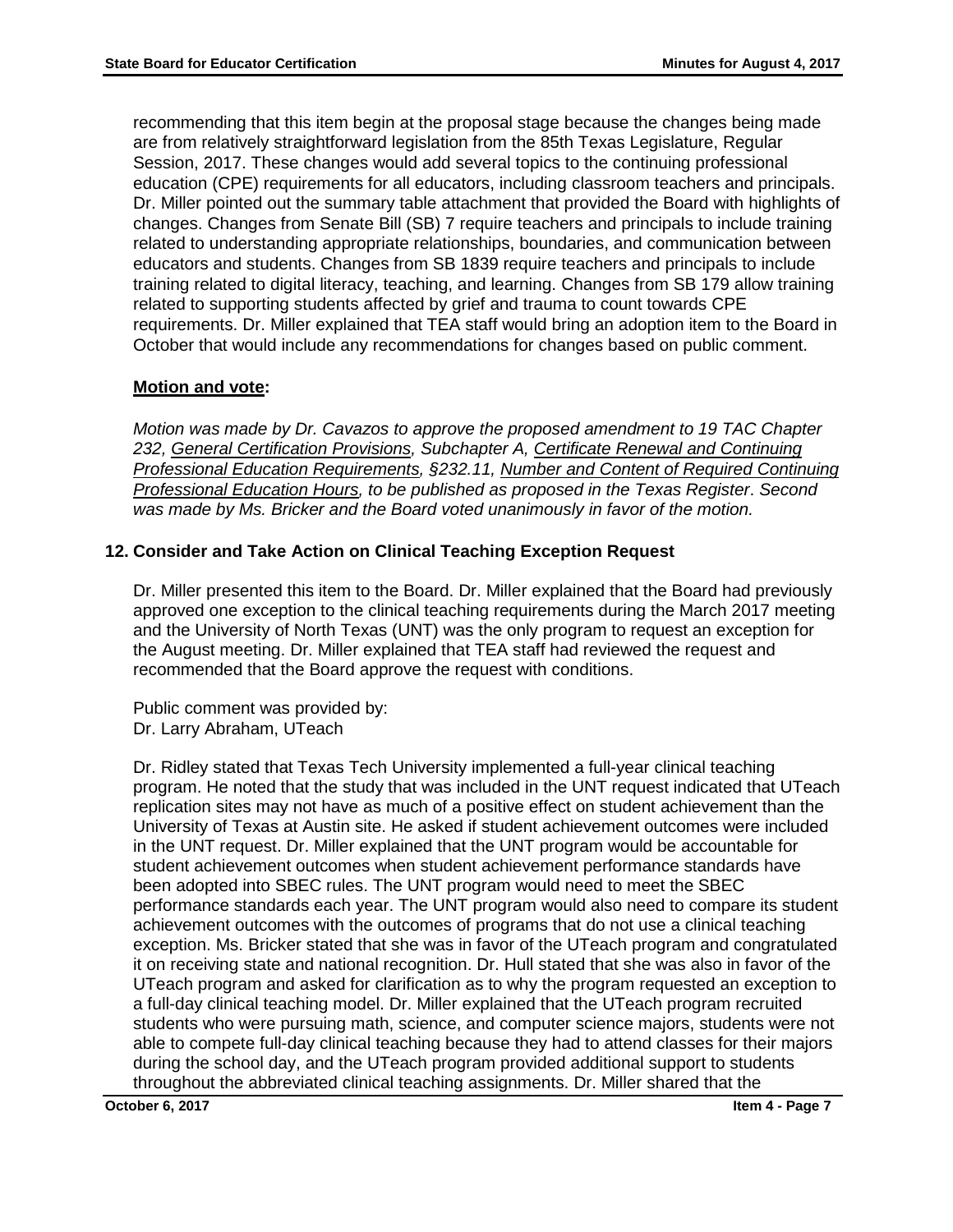percentage of UNT students who pass certification exams, are certified within one year of completing the program, and are employed within one year of being certified were higher than students participating in programs that did not use a clinical teaching exception. Dr. Miller shared that the percentage of UNT students who remained in the teaching profession after five years of employment was slightly lower than students who had participated in programs that did not use a clinical teaching exception. Dr. Miller explained that the Board would annually review the outcomes of programs that had received a clinical teaching exception. If a program was not meeting the outcomes that had been approved by the Board, the Board could impose additional conditions or revoke the exception. Mr. Villagrana asked how many programs had received approval for a clinical teaching exception. Dr. Miller explained that if the Board approved the UNT request, there would only be two programs with an approved clinical teaching exception. The deadline for programs to request exceptions for the 2018-2019 academic year is January 2018.

# **Motion and vote:**

*Motion was made by Dr. Hull to approve the recommendation for the clinical teaching exception request with conditions as presented. Second was made by Ms. Bricker and the Board voted unanimously in favor of the motion.* 

# **13. Consider and Take Action on Educator Certification Structure Redesign Framework**

Ms. Pogue presented this item to the Board. Ms. Pogue reminded the Board that the Educator Certification Structure Redesign Framework reflects the Board's charge to staff at the March 3, 2017 SBEC meeting to develop a comprehensive plan for opportunities for improvement in the current certificate structure. Ms. Pogue reminded the Board that this framework was presented by Ms. Cook at the June 9, 2017 SBEC for the Board's discussion and input. Ms. Pogue highlighted the Board's mission, focus, needs assessment, and goal that informed the framework's work plan. Ms. Pogue reviewed the focus and needs assessment of the plan are educator standards that inform the development of the certification examinations as well as are the basis for educator preparation program design. Ms. Pogue clarified that the pedagogy and professional responsibilities (PPR) examination would be addressed during the first phase of the comprehensive plan to help better prepare teachers. Ms. Pogue pointed out that currently the PPR exam spans early childhood through twelfth grade (EC-12). Ms. Pogue illustrated that the first leg of the work would be to move from one-grade banded PPR to three grade bands of early childhood through third grade (EC-3), fourth through eighth grade (4-8), and seventh through twelfth grade (7-12). Ms. Pogue reminded the Board that they approved a standard-development committee in June to recommend standards for the Board's consideration. Ms. Pogue reviewed the deliverables and time-frame of the work plan and clarified that there would be some flexibility in the timeline due to readiness of the advisory committee to recommend standards to the Board.

Dr. Turner inquired about the proposed framework referencing the exploration of elimination of the Grades 4-8 Core Subjects Certificate. Ms. Cook explained that this topic was presented to the April 28, 2017 stakeholder committee meeting since over the years there has been questions about how much school districts are utilizing the 4-8 Core Subjects Certificate and the impact on programs. Ms. Cook assured Dr. Turner that after this first phase of PPR standards development that there would need to be due diligence for stats, use, and need of the current certificate prior to bringing back a recommendation.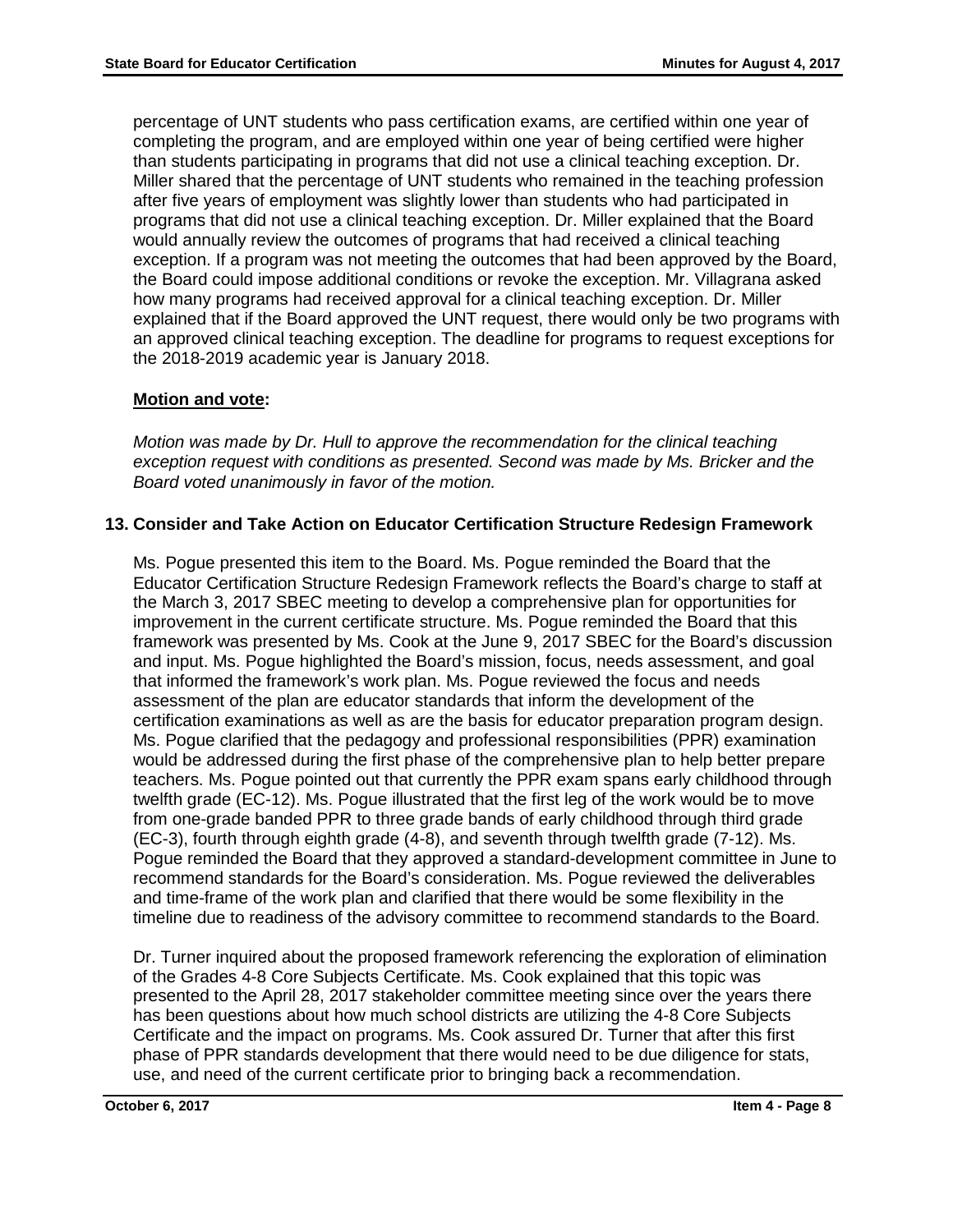# **Motion and vote:**

*Motion was made by Mr. Coleman to approve the Educator Certification Structure Redesign Framework. Second was made by Dr. Hull, and the Board voted unanimously in favor of the motion.*

# **14. Discussion and Update on Classroom Teacher Standards Advisory Committee**

Ms. Wu and Ms. McLoughlin introduced themselves and presented this item to the Board. Ms. Wu reminded Board members that at the March SBEC meeting, the Board requested that TEA reconsider teacher certification requirements and at the June SBEC meeting, the classroom teacher standards advisory committee was approved. Ms. Wu stated that the purpose of today's meeting was to provide an update on the committee's work and that the next action for this item would be in October when the committee's recommended standards for the classroom teacher pedagogy and professional responsibilities (PPR) standards would be brought for proposal and action. Ms. Wu explained the rationale for prioritizing PPR standards and creating three PPR grade bands (EC-3, 4-8, and 7-12). Ms. Wu further explained the make-up of the educator standards advisory committee (67% current teachers) and steps including webinars, pre-work, and in-person sessions to prioritize the PPR standards.

Ms. McLoughlin reported that at the SBEC work session, Board members participated in a similar prioritization exercise that the committee engaged in and that one of the questions raised by the Board was how these broad standards would be translated into discrete skillbased competencies. Ms. McLoughlin shared with the Board that a testing framework process that would be developed by an educator committee, testing vendor, and TEA would ensure that that the standards were translated into discrete skills on the assessment. She also stated that the next time the Board would see these prioritized standards would be in October in rule text. Ms. McLoughlin asked the Board if they had any questions or comments.

Comments were provided by the following Board members:

Dr. Hull asked for elaboration on the need for a testing vendor to be involved in the development of curriculum. Ms. Wu answered by stating TEA's role will be to bridge the gap between standards and item creation to ensure that what was intended by the standards is reflected. The role of the vendor would be in creating the items. Ms. Wu asked Dr. Hull to clarify her question regarding curriculum because it would be the role of EPPs to translate the assessment into their own preparation curriculum for teachers. Dr. Hull affirmed the need for an assessment and clarified that her question was regarding the role of the testing vendor in the assessment development process and the quality assurance checks that would be made available to ensure that the discrete skill-based competencies would be represented to reflect the original intent of creating an EC-3 certificate by impacting the change in preparation programs. Dr. Hull also wanted to ensure that this work would not be driven by a testing vendor. Mr. Winchester responded to Dr. Hull's question to give an example of how TEA and ETS are currently conjointly creating the new 268 Principal exam that includes a committee of experts and EPPs. He stated that the testing vendor's role was to help create the committee and facilitate the process and that sign-off would be through TEA and the committee. Dr. Hull asked if the PPR assessments would be under the purview of Mr. Winchester, and he affirmed.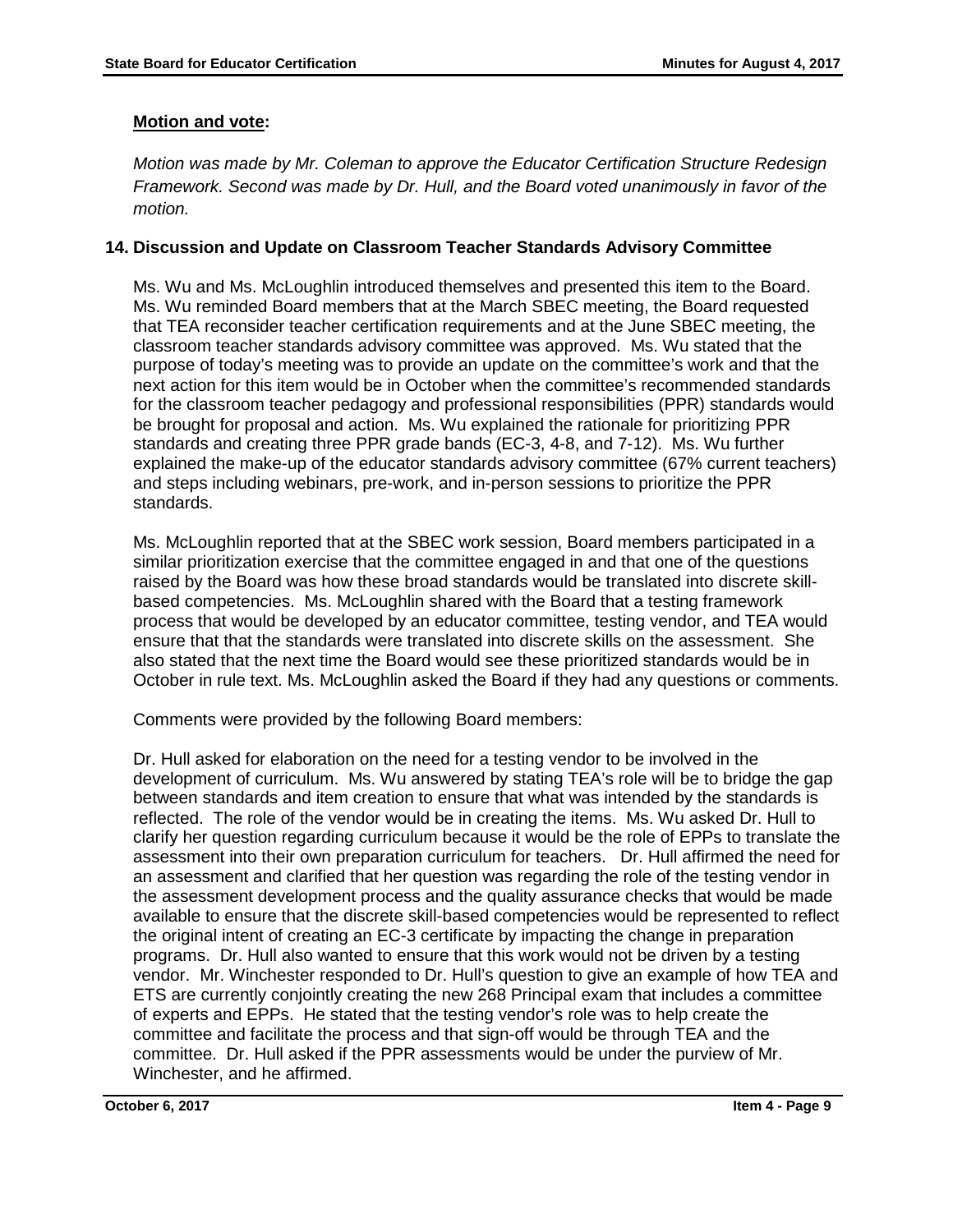Dr. Hull asked how we would select the vendor to produce the PPR assessments, specifically if they would be chosen from an approved list of vendors or if there would be a separate RFP for that. Mr. Winchester deferred to Ms. Cook to share more about the procurement process. Ms. Cook shared that the RFP would be sent to the current list of vendors on the stateapproved list and would be open to anyone to bid on. Ms. Cook assured the Board that the TEA team has worked to ensure that whichever vendor is selected will be held to high standards to maintain the current areas of strengths as well as address areas to increase rigor, reliability, and relevance.

Dr. Ridley commented to state his support for the Science of Teaching Reading (STR) assessment process because of the need of teaching reading at the early grades. He supported Dr. Hull's comments that whichever vendor is selected, we need to ensure that the make-up of the committee is strong. He also stated that he would like to see assessments outside of the reasoning level and to the clinical competency level.

Mr. Leal and Ms. Bricker commented to encourage staff to recruit those outside of the education industry to sit on future committees to bring innovative ideas to the process. Ms. Bricker suggested CenterPoint Energy in Houston. Ms. Bricker also stated support for listing out the names of each committee.

No action taken.

## **15. Discussion and Action on Request to Approve 2018 State Board for Educator Certification Meeting Dates**

Ms. Pogue presented this item to the Board. Ms. Pogue clarified that the proposed SBEC meeting dates for 2018 comply with the statutory requirements that the SBOE have 90 days to review all SBEC proposed rules and the 180 days to take action once the Board proposes a rule. Ms. Pogue informed the Board that the State Board of Education (SBOE) moved their June meeting to earlier in the month, which necessitates SBEC to move their June meeting into May. Ms. Pogue asked the Board to approve the proposed SBEC 2018 meeting dates of March 2, 2018, May 18, 2018, August 3, 2018, October 5, 2018, and December 7, 2018.

Dr. Turner inquired about May 18, 2018 possibly being a testing week for students taking the State of Texas Assessments of Academic Readiness (STAAR), which could prevent some of the Board members from attending that meeting. Ms. Pogue reassured Dr. Turner that the proposed date was after STAAR testing would be concluded for the month of May to ensure the educator Board members would not have a scheduling conflict.

# **Motion and vote:**

*Motion was made by Dr. Cavazos to approve the proposed SBEC 2018 meeting dates. Second was made by Ms. Brooks-Sykes, and the Board voted unanimously in favor of the motion.*

# **DISCIPLINARY CASES**

# **16. Pending or Contemplated Litigation, including Disciplinary Cases**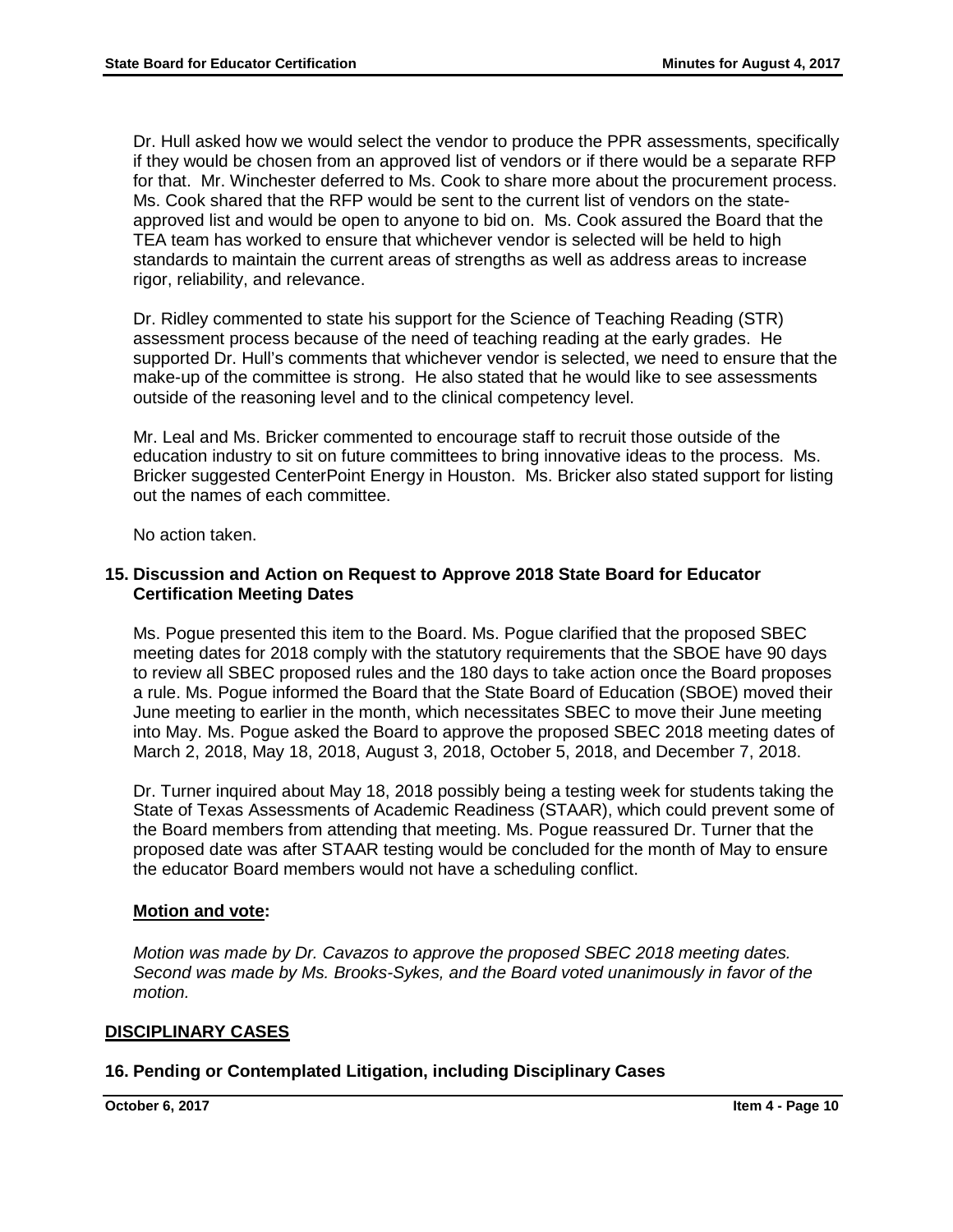## **A. Defaults**

#### **No Answer Defaults**

2. In the Matter of Shasta Ellen Green; Action to be taken: Consideration of Issuance of Default Judgment

Staff recommendation: 1 year suspension

3. In the Matter of Yvonne Gray; Action to be taken: Consideration of Issuance of Default **Judgment** 

Staff recommendation: 1 year suspension

4. In the Matter of Catherine Grimes; Action to be taken: Consideration of Issuance of Default Judgment

Staff recommendation: 1 year suspension

5. In the Matter of Kean Jones; Action to be taken: Consideration of Issuance of Default **Judgment** 

Staff recommendation: 1 year suspension

6. In the Matter of Omayra Mathews; Action to be taken: Consideration of Issuance of Default Judgment

Staff recommendation: 1 year suspension

7. In the Matter of Eronda Menifee; Action to be taken: Consideration of Issuance of Default **Judgment** 

Staff recommendation: 1 year suspension

8. In the Matter of Hazel Morett; Action to be taken: Consideration of Issuance of Default **Judgment** 

Staff recommendation: 1 year suspension

9. In the Matter of Ashley Quarles; Action to be taken: Consideration of Issuance of Default **Judgment** 

Staff recommendation: 1 year suspension

10. In the Matter of Taysha Silva; Action to be taken: Consideration of Issuance of Default **Judgment**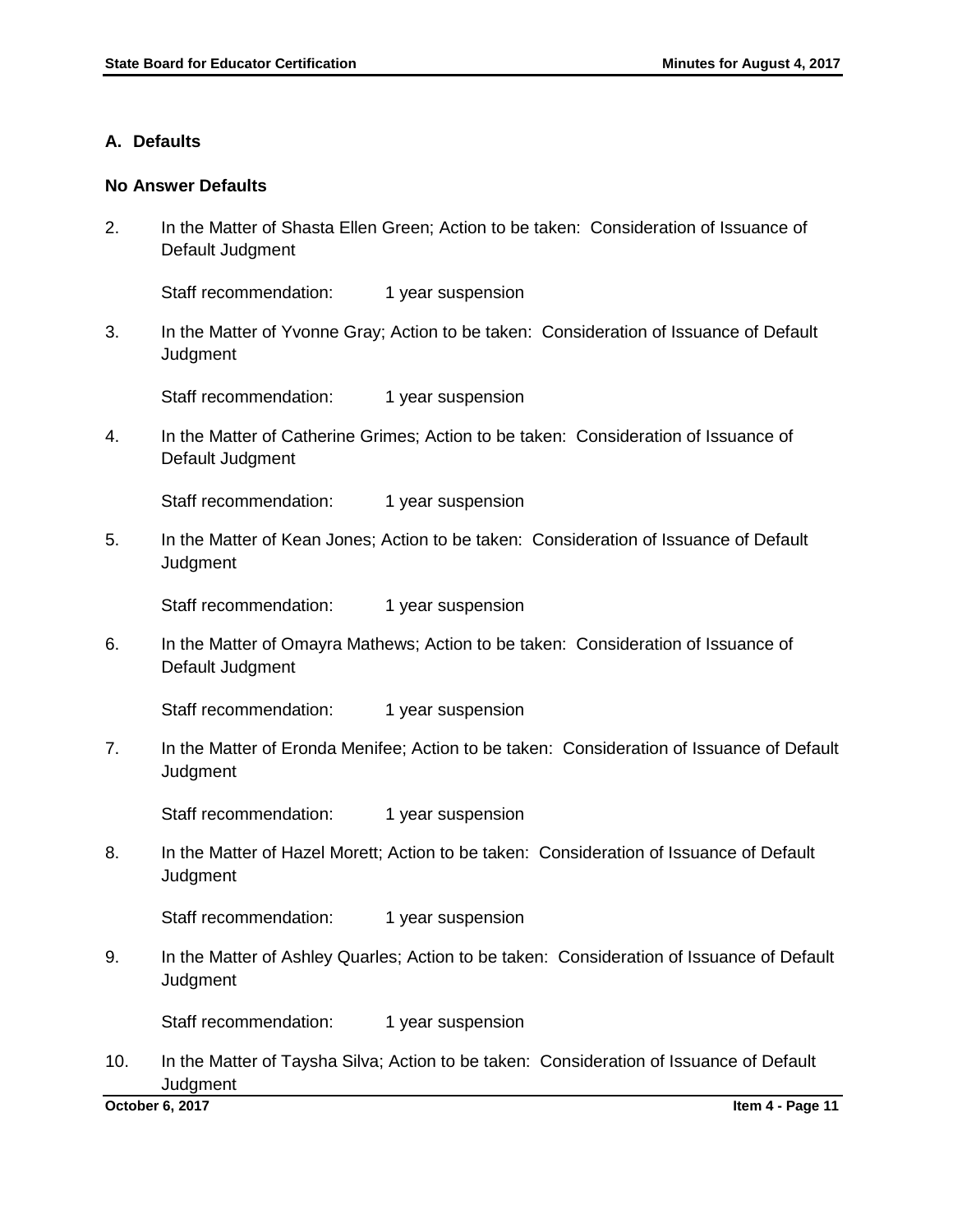|     | Staff recommendation:                                                                                         | 1 year suspension                                                                        |
|-----|---------------------------------------------------------------------------------------------------------------|------------------------------------------------------------------------------------------|
| 11. | Judgment                                                                                                      | In the Matter of Karen Vaquiz; Action to be taken: Consideration of Issuance of Default  |
|     | Staff recommendation:                                                                                         | 1 year suspension                                                                        |
| 12. | Judgment                                                                                                      | In the Matter of Lori Welch; Action to be taken: Consideration of Issuance of Default    |
|     | Staff recommendation:                                                                                         | 1 year suspension                                                                        |
| 13. | In the Matter of Molly Zaloudek; Action to be taken: Consideration of Issuance of Default<br>Judgment         |                                                                                          |
|     | Staff recommendation:                                                                                         | 1 year suspension                                                                        |
| 14. | Default Judgment                                                                                              | In the Matter of Steven Ray Ingle; Action to be taken: Consideration of Issuance of      |
|     | Staff recommendation:                                                                                         | <b>Permanent Revocation</b>                                                              |
| 15. | Judgment                                                                                                      | In the Matter of James G. Self; Action to be taken: Consideration of Issuance of Default |
|     | Staff recommendation:                                                                                         | <b>Permanent Revocation</b>                                                              |
| 16. | In the Matter of Richard Phillip Winser; Action to be taken: Consideration of Issuance of<br>Default Judgment |                                                                                          |
|     | Staff recommendation:                                                                                         | <b>Permanent Revocation</b>                                                              |
| 17. | In the Matter of Anthony Wayne Collini; Action to be taken: Consideration of Issuance of<br>Default Judgment  |                                                                                          |
|     | Staff recommendation:                                                                                         | <b>Permanent Revocation</b>                                                              |
| 18. | In the Matter of Linda Garcia; Action to be taken: Consideration of Issuance of Default<br>Judgment           |                                                                                          |
|     | Staff recommendation:                                                                                         | <b>Permanent Revocation</b>                                                              |
| 19. | Judgment                                                                                                      | In the Matter of Bert S. Green; Action to be taken: Consideration of Issuance of Default |
|     | Staff recommendation:                                                                                         | <b>Permanent Revocation</b>                                                              |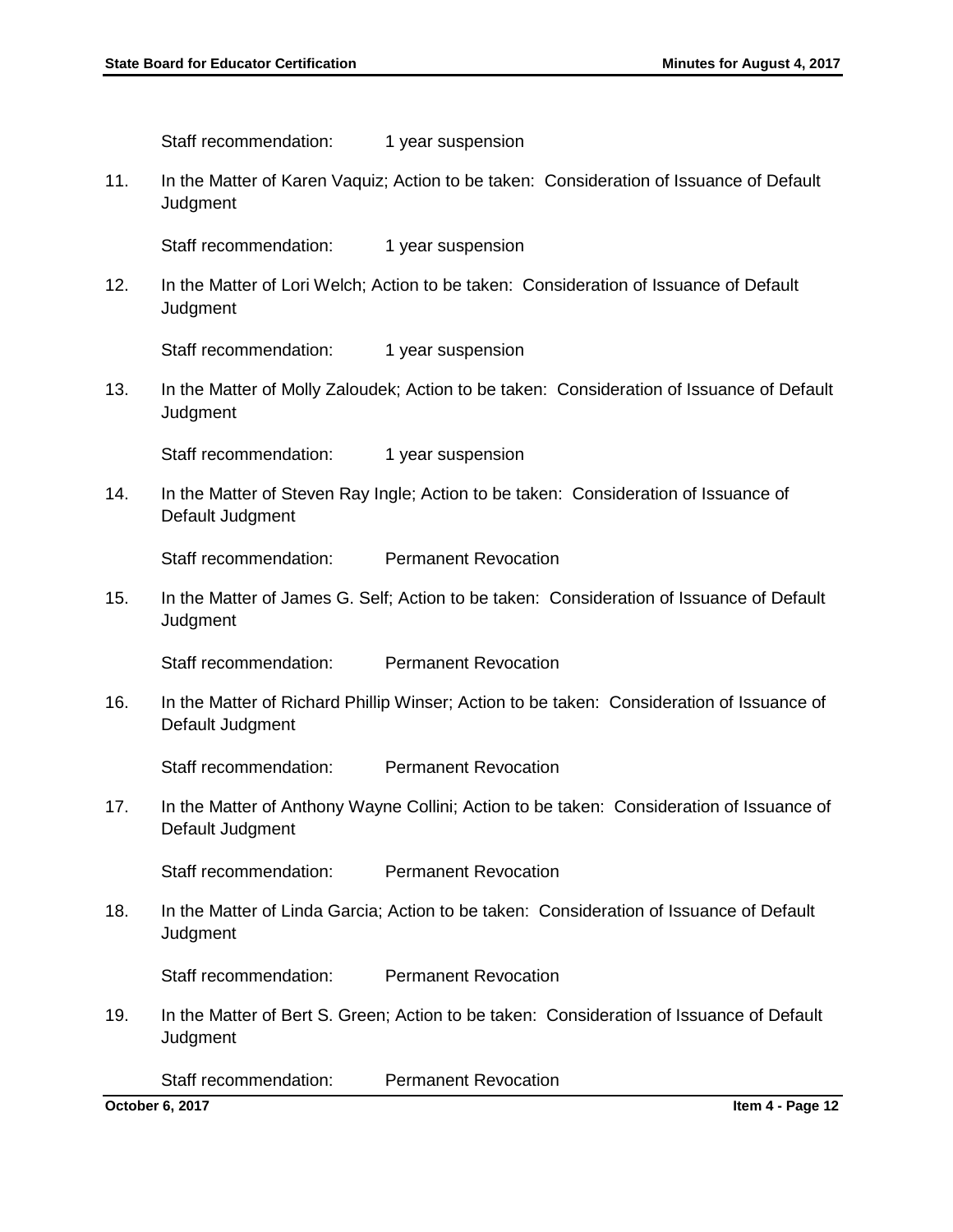24. In the Matter of Frankie McDonald; Action to be taken: Consideration of Issuance of Default Judgment

Staff recommendation: Revocation

26. In the Matter of Stormy L. Witter; Action to be taken: Consideration of Issuance of Default Judgment

Staff recommendation: Permanent Revocation

27. In the Matter of Marisol Garcia Aguilar; Action to be taken: Consideration of Issuance of Default Judgment

Staff recommendation: Revocation

28. In the Matter of Adriana Alejandra Avila; Action to be taken: Consideration of Issuance of Default Judgment

Staff recommendation: Revocation

29. In the Matter of Dena Leslie Hamm; Action to be taken: Consideration of Issuance of Default Judgment

Staff recommendation: Revocation

30. In the Matter of Edward Miles; Action to be taken: Consideration of Issuance of Default **Judgment** 

Staff recommendation: Revocation

31. In the Matter of Crystal Vanessa Morales; Action to be taken: Consideration of Issuance of Default Judgment

Staff recommendation: Revocation

32. In the Matter of Shinika Haigood; Action to be taken: Consideration of Issuance of Default Judgment

Staff recommendation: Revocation

33. In the Matter of Aimee Aldape; Action to be taken: Consideration of Issuance of Default **Judgment** 

Staff recommendation: Revocation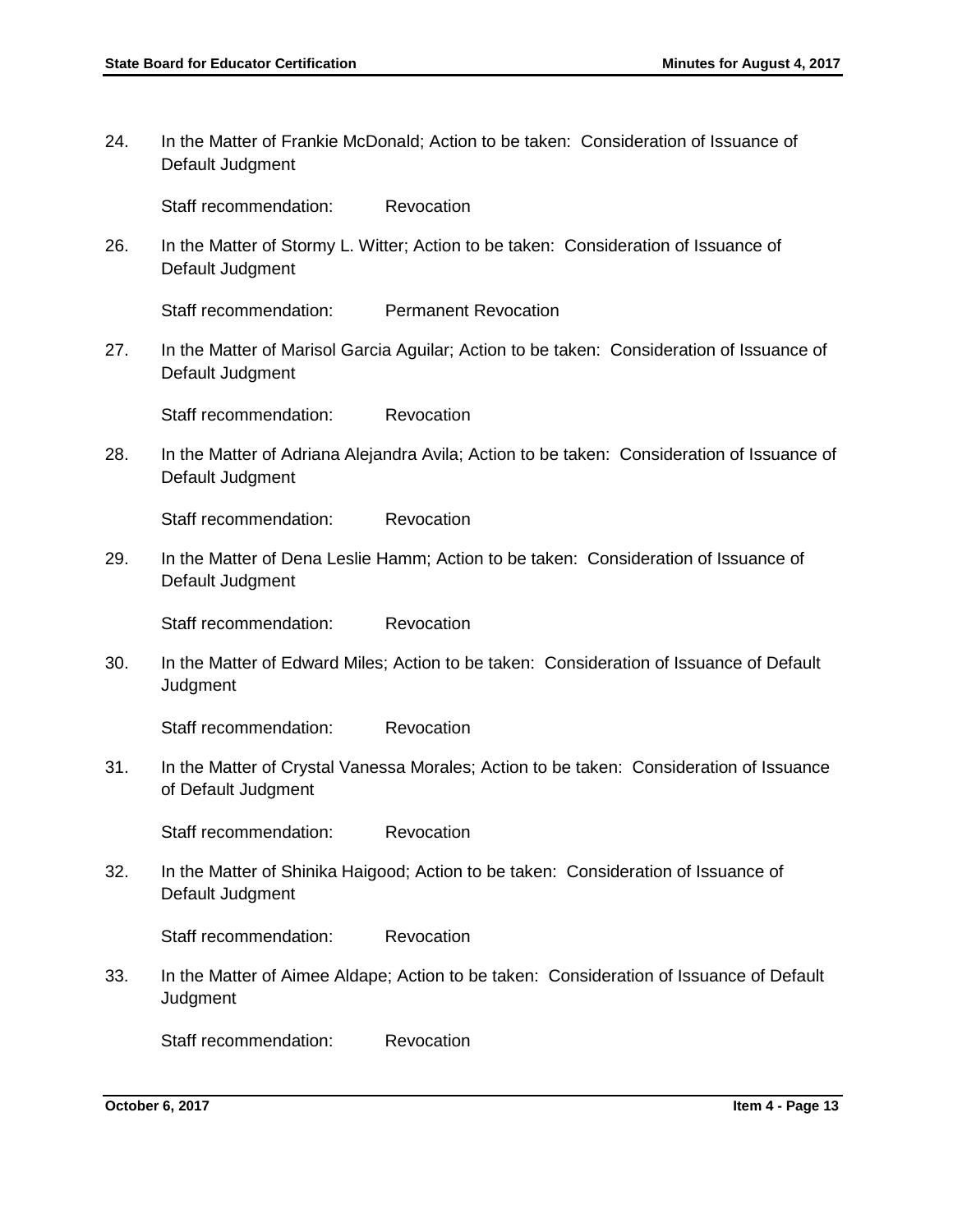35. In the Matter of Pamela Nnabuife; Action to be taken: Consideration of Issuance of Default Judgment

Staff recommendation: Revocation

36. In the Matter of Jennifer Anne Pettigrew; Action to be taken: Consideration of Issuance of Default Judgment

Staff recommendation: Revocation

37. In the Matter of Tammy J. Sinclair; Action to be taken: Consideration of Issuance of Default Judgment

Staff recommendation: Revocation

38. In the Matter of Melinda Solano; Action to be taken: Consideration of Issuance of Default **Judgment** 

Staff recommendation: Revocation

40. In the Matter of Kathi K. White; Action to be taken: Consideration of Issuance of Default **Judgment** 

Staff recommendation: Revocation

#### **Motion and vote:**

*Motion was made by Dr. Cavazos to approve staff's Request for Issuance of Default Judgments and enter Final Orders consistent with staff's recommendation for each of the above numbered cases 1-42, excluding cases 1, 20, 21, 22, 23, 25, 34, 39, 41 and 42. Second was made by Ms. Bricker, and the Board voted unanimously in favor of the motion.*

#### **The following defaults were considered individually:**

1. In the Matter of Claire B. Duncan; Action to be taken: Consideration of Issuance of Default Judgment

Staff recommendation: 1 year suspension

42. In the Matter of Carlos Vasquez; Action to be taken: Consideration of Issuance of Default **Judgment** 

Staff recommendation: Revocation of administrator certification and a 4 year suspension of educator certification

*Dr. Hull recused herself from voting on these cases.*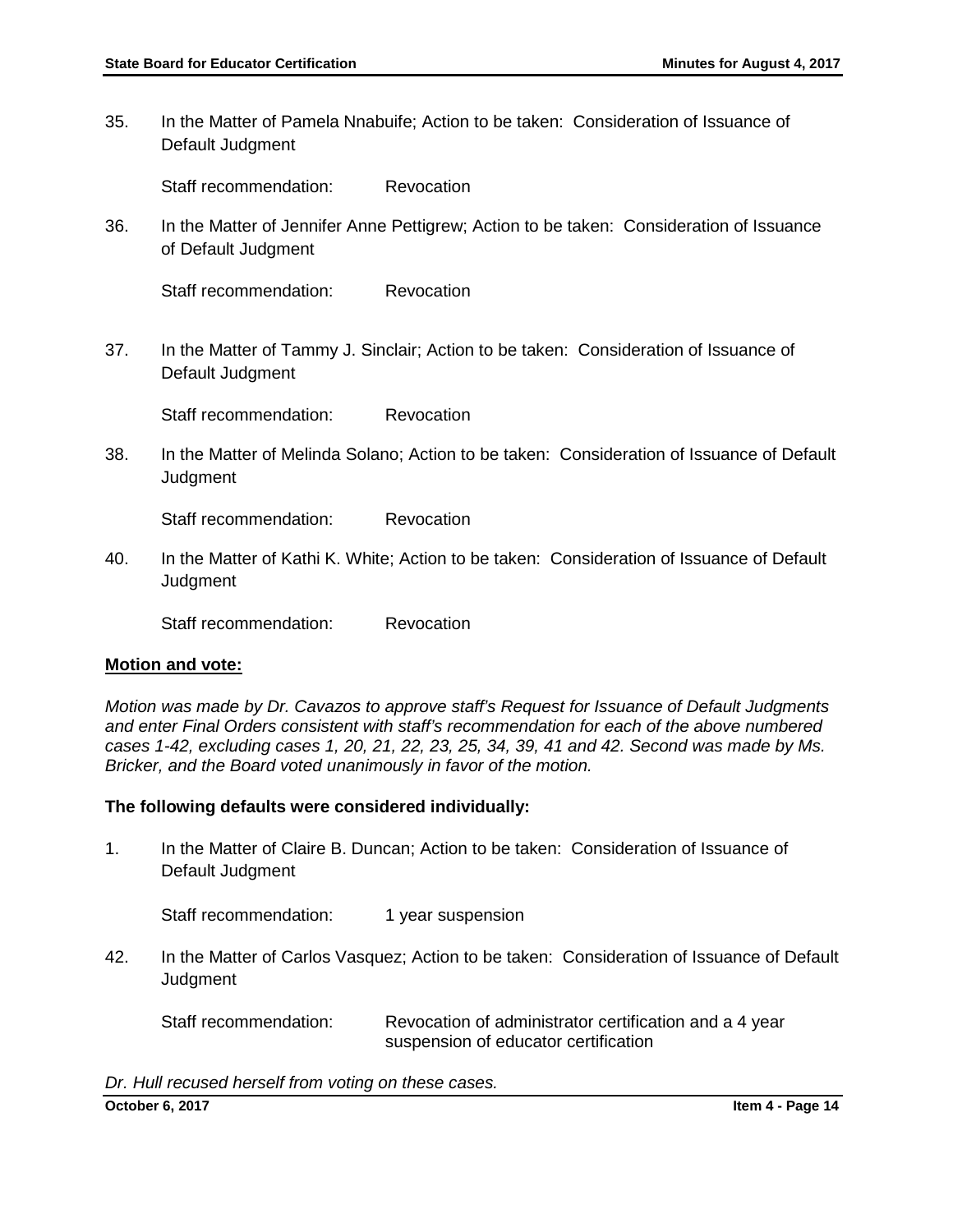## **Motion and vote:**

*Motion was made by Ms. Brooks-Sykes to approve staff's Request for Issuance of Default Judgment and enter Final Orders consistent with staff's recommendation for each of the above numbered cases 1 and 42. Second was made by Mr. Coleman, and the Board voted unanimously in favor of the motion.*

21. In the Matter of Kenneth Ray Johnson; Action to be taken: Consideration of Issuance of Default Judgment

Staff recommendation: Revocation

*Ms. Brooks-Sykes recused herself from voting on this case.* 

## **Motion and vote:**

*Motion was made by Ms. Bricker to approve staff's Request for Issuance of Default Judgment and enter a Final Order consistent with staff's recommendation for the above numbered case. Second was made by Mr. Leal, and the Board voted unanimously in favor of the motion.*

22. In the Matter of Vijayshri Katyayani; Action to be taken: Consideration of Issuance of Default Judgment

Staff recommendation: Revocation

#### **Motion and vote:**

*Motion was made by Ms. Bricker to approve staff's Request for Issuance of Default Judgment and enter a Final Order of Permanent Revocation for the above numbered case. Second was made by Mr. Leal, and the Board voted unanimously in favor of the motion.*

23. In the Matter of Cody McCoy; Action to be taken: Consideration of Issuance of Default **Judgment** 

Staff recommendation: Revocation

#### **Motion and vote:**

*Motion was made by Ms. Brooks-Sykes to approve staff's Request for Issuance of Default Judgment and enter a Final Order of Permanent Revocation for the above numbered case. Second was made by Mr. Coleman. Motion carried with Ms. Bricker, Ms. Brooks-Sykes, Mr. Coleman, Ms. Druesedow, Dr. Hull, Mr. Leal, and Dr. Turner voting in favor, and Dr. Cavazos voting against.* 

25. In the Matter of Eilene Montalbo; Action to be taken: Consideration of Issuance of Default Judgment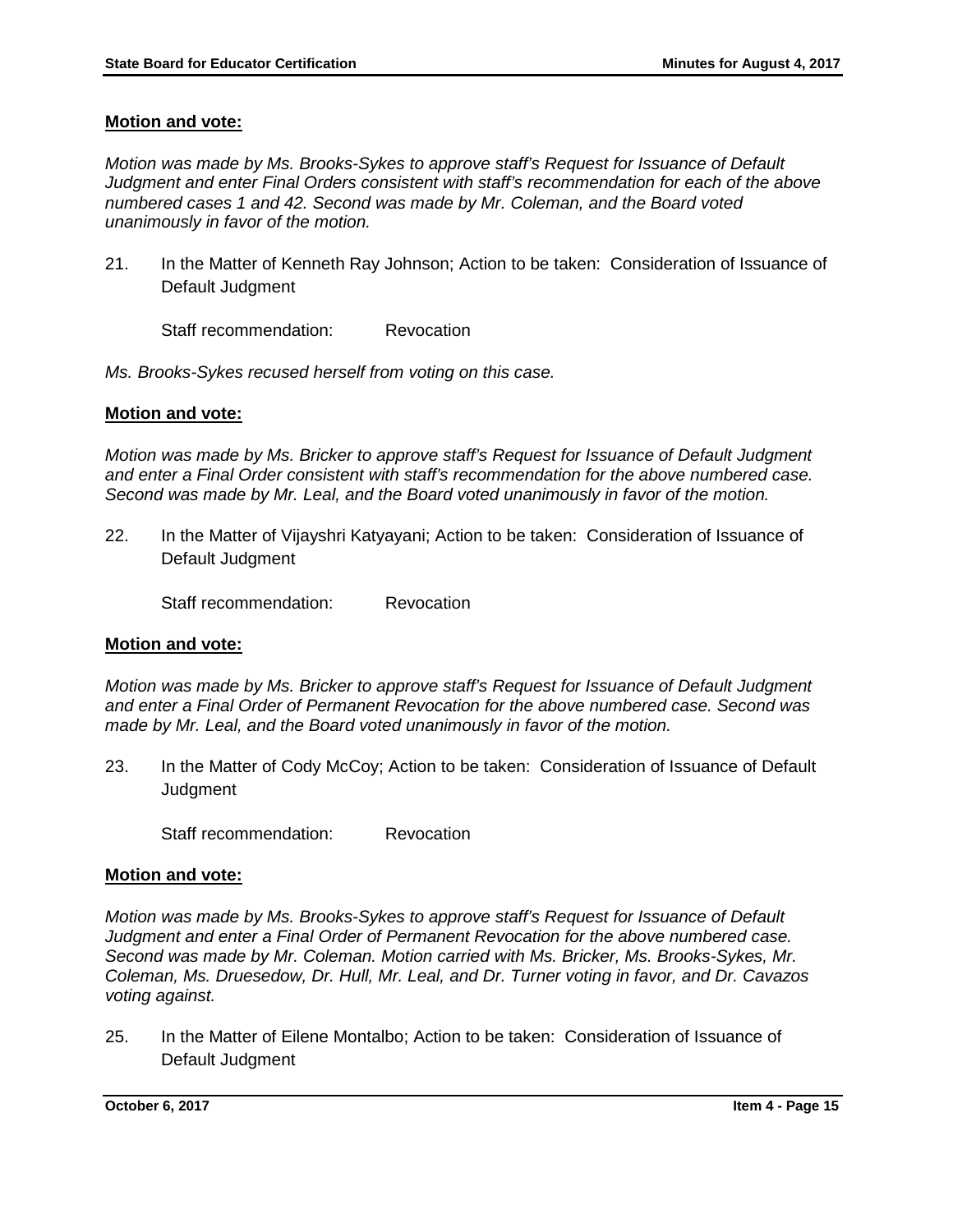Staff recommendation: Revocation

#### **Motion and vote:**

*Motion was made by Ms. Bricker to approve staff's Request for Issuance of Default Judgment and enter a Final Order of Permanent Revocation for the above numbered case. Second was made by Dr. Hull, and the Board voted unanimously in favor of the motion.* 

34. In the Matter of Britten Miller; Action to be taken: Consideration of Issuance of Default **Judgment** 

Staff recommendation: 3 year suspension and proof of successful completion of substance abuse treatment program

#### **Motion and vote:**

*Motion was made by Dr. Cavazos to approve staff's Request for Issuance of Default Judgment and enter a Final Order consistent with staff's recommendation for the above numbered case. Second was made by Dr. Hull. Motion carried with Ms. Bricker, Mr. Coleman, Dr. Cavazos, Ms. Druesedow, Dr. Hull, Mr. Leal and Dr. Turner voting in favor, and Ms. Brooks-Sykes voting against.*

39. In the Matter of Michael Eugene Tedford; Action to be taken: Consideration of Issuance of Default Judgment

Staff recommendation: Revocation

#### **Motion and vote:**

*Motion was made by Ms. Brooks-Sykes to approve staff's Request for Issuance of Default Judgment and enter a Final Order of Permanent Revocation for the above numbered case.* 

*Ms. Brooks-Sykes withdrew her motion.* 

*Motion was made by Ms. Brooks-Sykes to approve staff's Request for Issuance of Default Judgments and enter a Final Order of Permanent Revocation for the above numbered case. Second was made by Mr. Leal. Motion is lost with Ms. Bricker, Dr. Cavazos, Mr. Coleman, Ms. Druesedow, Dr. Hull and Dr. Turner voting against, and Ms. Brooks-Sykes and Mr. Leal voting in favor.* 

*Motion was made by Dr. Hull to approve staff's Request for Issuance of Default Judgement and enter a Final Order consistent with staff's recommendation for the above numbered case. Second was made by Ms. Bricker. Motion carried with Ms. Bricker, Dr. Cavazos, Mr. Coleman, Ms. Druesedow, Dr. Hull and Dr. Turner voting in favor, and Ms. Brooks-Sykes and Mr. Leal voting against.*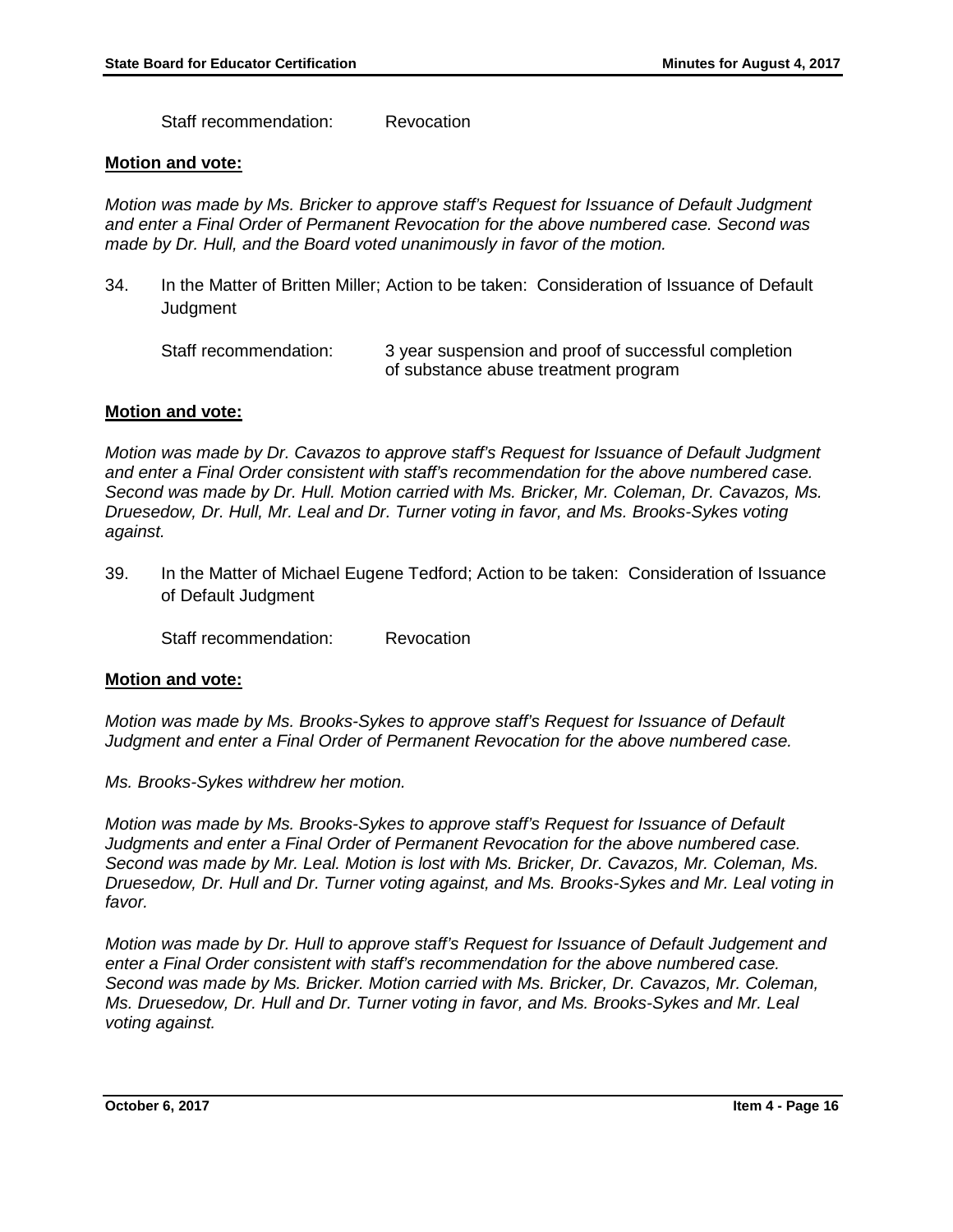# **The following defaults were pulled from the agenda by TEA Legal (no action taken):**

20. In the Matter of Theodora Elaine Heath; Action to be taken: Consideration of Issuance of Default Judgment

Staff recommendation: 2 year suspension

41. In the Matter of Lacy Michelle White; Action to be taken: Consideration of Issuance of Default Judgment

Staff recommendation: Revocation

## **SOAH Defaults**

1. In the Matter of Alex Poole; Action to be taken: Consideration of Issuance of Default Judgment

Staff recommendation: Revocation of paraprofessional certification and denial of application for educator certification

2. In the Matter of Shelly Vaughan; Action to be taken: Consideration of Issuance of Default **Judgment** 

Staff recommendation: Permanent Revocation

3. In the Matter of Moncheire Marie Bedford; Action to be taken: Consideration of Issuance of Default Judgment

Staff recommendation: Revocation

#### **Motion and vote:**

*Motion was made by Ms. Bricker to approve staff's Request for Issuance of SOAH Default Judgments and enter Final Orders consistent with staff's recommendations on each of the above numbered cases. Second was made by Dr. Cavazos, and the Board voted unanimously in favor of the motion.* 

# **B. Contested Cases**

Proposals for Decision

1. Docket No. 701164350.EC, Texas Education Agency, Educator Leadership and Quality Division v. Dante Urquide-Meraz; Action to be taken: Consideration of Proposal for Decision and Issuance of Final Order.

ALJ Recommendation: 1 year suspension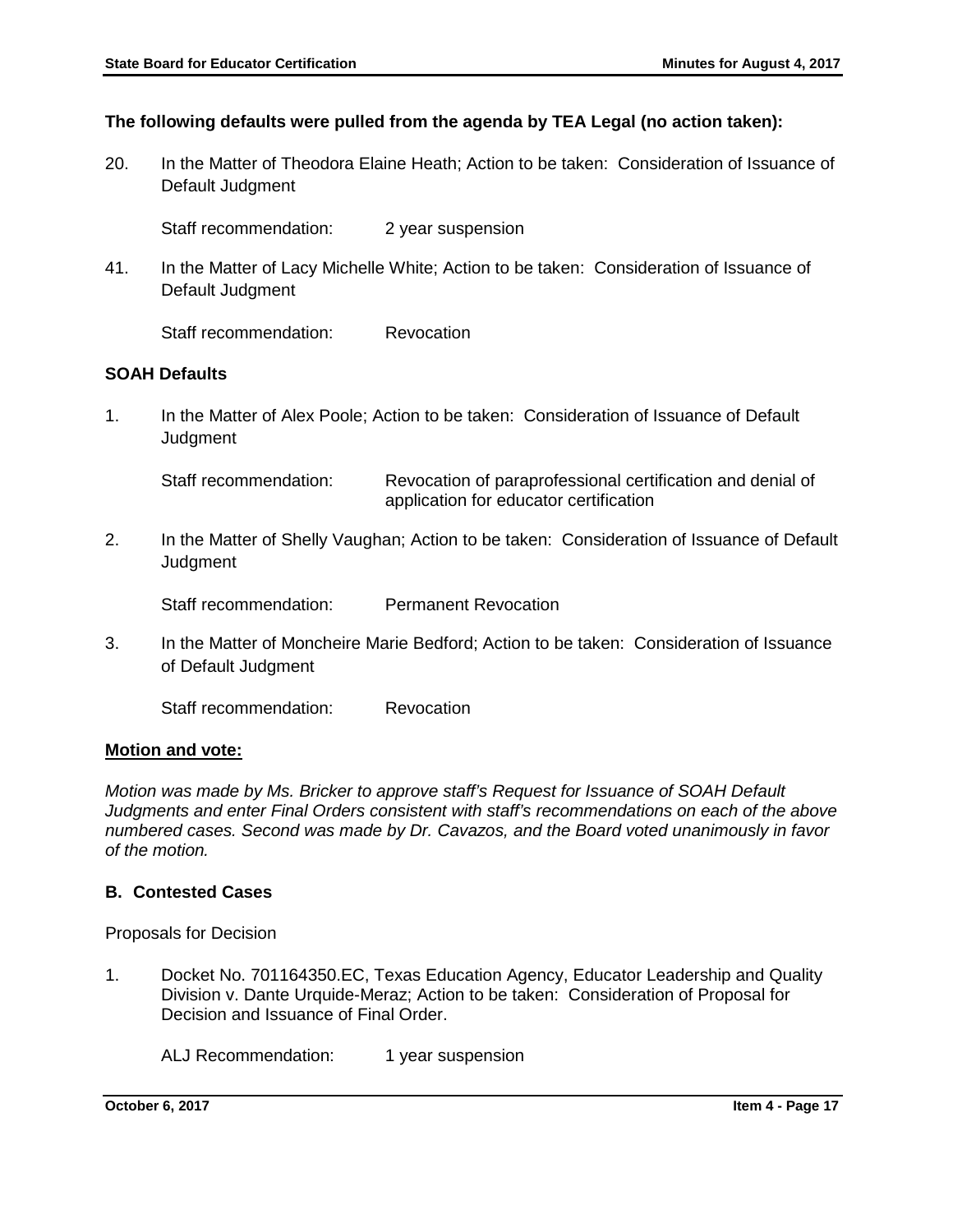Staff Recommendation: Accept ALJ recommendation

## **Motion and vote:**

*Motion was made by Ms. Bricker accept the Proposal for Decision and Issue a Final Order consistent with the ALJ's recommendation. Second was made by Ms. Brooks-Sykes, and the Board voted unanimously in favor of the motion.* 

# **C. Court Cases**

# *District Court Cases*

- 1. Leo Joseph Tran v. Texas Education Agency, Educator Certification and Standards Division; Cause No. D-1-GN-16-001802, In the 126<sup>th</sup> District Court of Travis County, Texas.
- 2. Michael Jimenez v. Texas Education Agency, Educator Certification and Standards Division; Cause No. D-1-GN-17-001964, In the 201<sup>st</sup> District Court of Travis County, Texas.
- 3. David Turner v. Texas Education Agency, Educator Certification and Standards Division; Cause No. D-1-GN-17-002298, In the 250<sup>th</sup> District Court of Travis County, Texas.
- 4. Anna Luisa Kell v. Texas Education Agency, Educator Certification and Standards Division; Cause No. D-1-GN-17-002347, In the 419<sup>th</sup> District Court of Travis County, Texas.

# **DISCUSSION ONLY**

# **17. Discussion of Proposed Amendments to 19 TAC Chapter 245, Certification of Educators from Other Countries**

Ms. Cook presented this item to the Board. Ms. Cook shared excitement about having staff members available from Education Service Center, Region 13, that support the VIT program to respond to questions from the June meeting and to provide an overview of the VIT program and their candidates. Ms. Cook provided a quick overview and shared the rule text provided for today's discussion gives an idea of the scope of rule changes to come. Phenomenal job at the start of the meeting in SBEC agenda item 5 with the adoption of proposed changes related to the English proficiency requirements as those changes will ensure Chapter 245 will link to those rules.

Ms. Jessica Pruenda, Coordinator of the VIT program, thanked the Board for the opportunity to speak. Ms. Pruneda explained the Texas-Spain VIT program is a cultural exchange program that promotes a spirit of educational collaboration and knowledge of both cultures. Ms. Pruneda shared that 36 states participate in this national program and Texas has participated since 2004. VIT candidates are teaching in 12 participating districts across the state. Region 13 is the sponsor of the VIT program and accountable to the Department of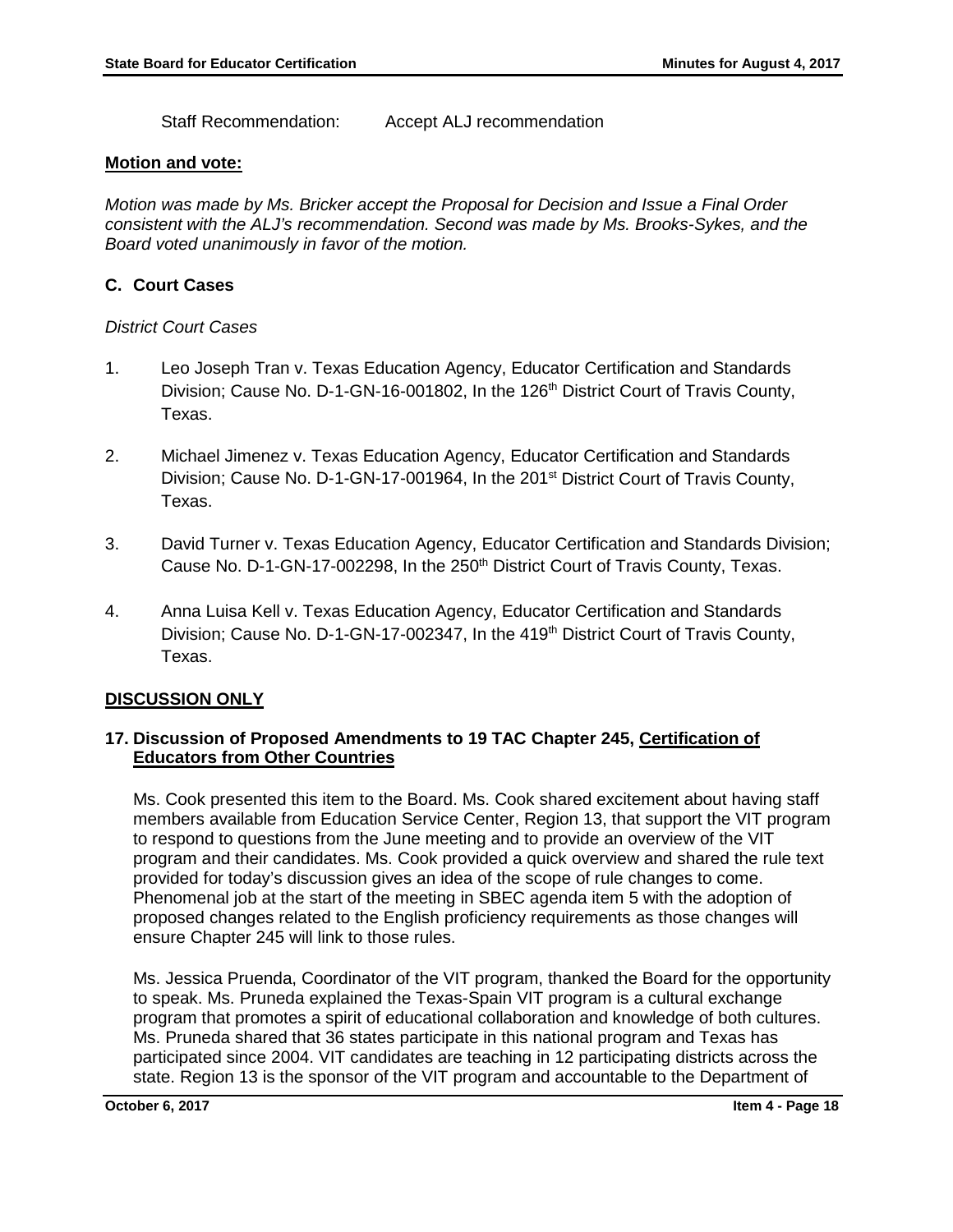State for successful implementation and maintenance of the program. Texas participating school districts hire Spanish teachers to fill critical shortage areas. Region 13 meets annually with participating districts to ensure progress is being made and VIT teachers are successfully transitioning from one year to another during the three-year validity period of the VIT certificate. VIT teachers provide the majority of instruction to students in Spanish on a daily basis.

Dr. Lauralee Pankonien, Director of Statewide Leadership and Initiatives at Region 13, provided the Board with an overview of the VIT program's emphasis on accountability and assessments to ensure preparedness of the candidates and strong support from the participating districts. Must meet an Advanced or Above on their English proficiency prior to coming to Texas. High-level screening in Spain. Once in Texas utilize an assessment developed by The University of Texas at Austin. VIT teachers held accountable to all evaluations any teacher in Texas would be assessed on.

Dr. Hull asked if this was a teacher exchange program that is short-term or if these teachers sought a more permanent status to remain in Texas. Dr. Pankonien indicated the J-1 is a cultural exchange program. Dr. Hull assumed the Texas teachers who go to Spain would also be Spanish speaking teachers and stated she would be training a bilingual teacher for another teacher. Lauralee explained most teachers going to Spain serve in the role of educational assistants. Dr. Hull shared she has teachers from Mexico, Honduras, Cuba, and other countries and was trying to understand what the unique attributes of teachers from Spain might be. Dr. Pankonien highlighted the uniqueness of the VIT program and the circle of support around candidates from Spain that have been able to make positive impacts in Texas classrooms and provide a strong cultural aspect.

Ms. Bricker asked about the TOEFL requirement and wanted to know what validation we have as Spain was not one of the countries on the list exempt from taking the English proficiency test. Ms. Cook referred back to the conversation in June about a double-reference to English proficiency requirements in the rules for Visiting International Teacher as we reference 19 TAC 230.11, rules the Board took earlier action on with SBEC agenda item 5, and an additional reference to English language proficiency within the same rules that has afforded VIT candidates the opportunity to be assessed through either the TOEFL or another assessment of English language proficiency.

Dr. Peebles asked out of curiosity why the TOEFL is not being used for the VIT program. Lauralee responded that through the history of the VIT program there have been multiple measures of assessment and preparedness of candidates that no expressed need for additional evaluations had come up.

Ms. Cook indicated today's conversation is an opportunity for moving forward with thoughtful rulemaking related to the Visiting International Teacher program and to take an opportunity to explore impact of rule changes on the VIT program.

Dr. Hull expressed the purpose of the VIT program does not appear to be the same as the program leading to certification.

Mr. Leal asked about the support VIT candidates receive when they come to Texas. Jessica shared the process in place to ensure safe arrival of all candidates. Districts set up lodging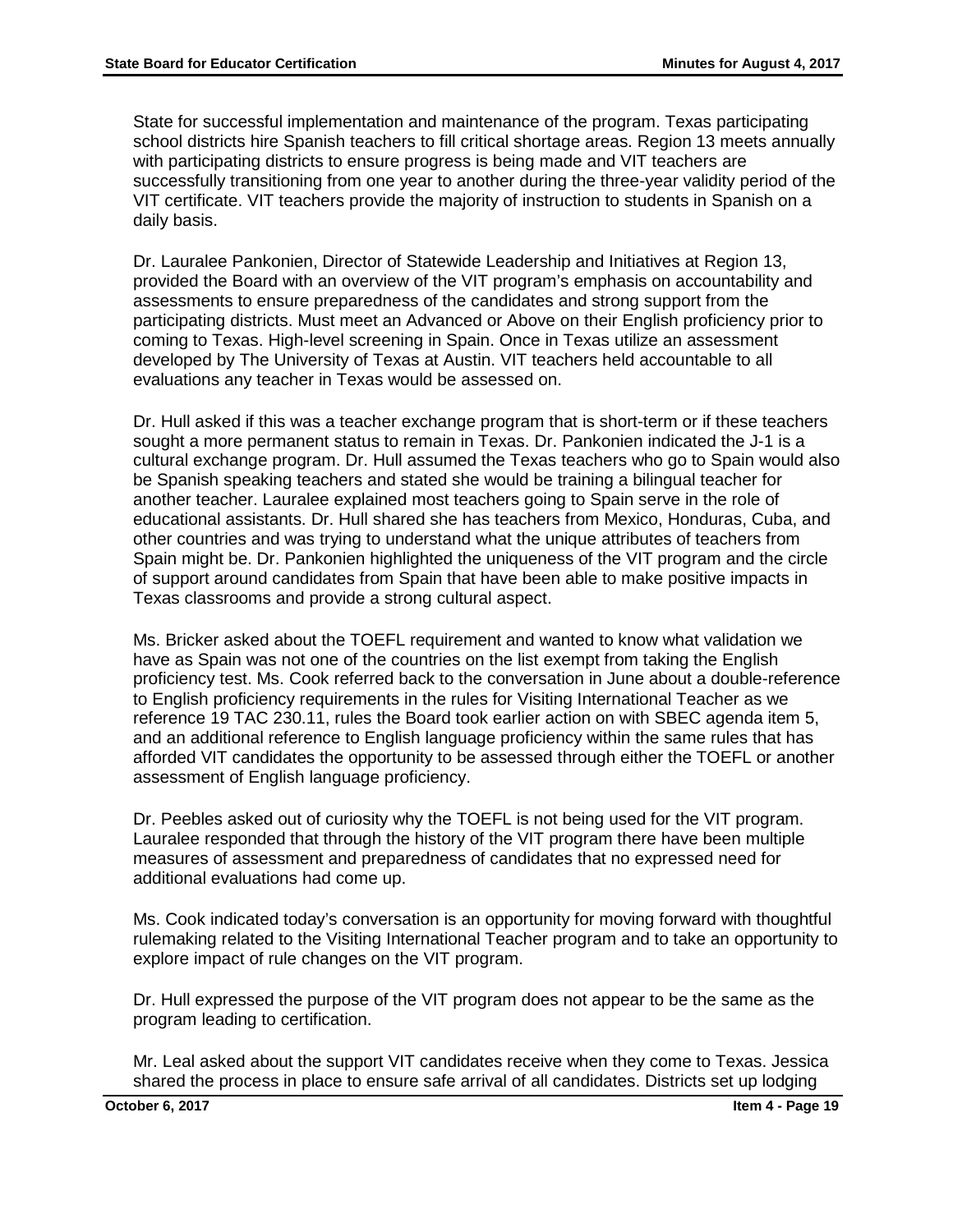for their teachers and some VIT candidates stay with sponsor families. There is also a community of individuals from Spain here in Texas to offer support to VIT candidates as they arrive.

Dr. Cavazos indicated he was familiar with the program and mentioned it would be helpful to see a side-by-side comparison of the requirements for VIT candidates versus the requirements for out-of-country candidates going through the credentials review process. Dr. Cavazos also wants to make sure that we don't establish exceptions to pathways to certification and our rules that ensure consistent processes and procedures.

Ms. Cook explained the rules for Visiting International Teachers are located in 19 TAC Chapter 230. VIT offers an assessment of English proficiency prior to issuance of the VIT certificate and out-of-country candidates must demonstrate English proficiency through the TOEFL or other options established in rule to verify a degree was issued from an institution whose primary language of instruction is English.

Ms. Drusedow expressed a little pause about VIT candidates serving in a dual-language role but not having their English language proficiency assessed through the TOEFL.

The Board was interested in the percentage of people who remain in the VIT program for one year, two years, three years. Jessica will provide the stats and mentioned there is a small number of candidates that do not stay the entire three years.

Jessica indicated majority of the day VIT candidates are teaching in Spanish.

Ms. Drusedow asked if TOEFL was a requirement for the VIT program that we stopped.

Ms. Cook summarized the list of questions from the Board that need additional follow-up and assured board members she would work with the Region 13 team to obtain the requested information. Ms. Cook thanked the Board for allowing this item to be discussed prior to their lunch break.

No action was taken.

The SBEC recessed for lunch at 12:16 PM and reconvened at 12:49 PM.

# **18. Discussion of Proposed Amendments to 19 TAC Chapter 233, Categories of Classroom Teaching Certificates**

Ms. Cook presented this item to the Board. Ms. Cook stated staff's original intent was to initiate rulemaking related to legislation from the regular session that created the new Early Childhood Certificate: Prekindergarten through Grade 3, and the new Trade and Industrial Certificate for Workforce Training. Ms. Cook explained staff changed the item to discussion to better align with the standards development work highlighted by Ms. Wu and Ms. McLoughlin during an earlier discussion of SBEC agenda item 14. Ms. Cook apologized for the oversight in leaving out 233.8 Special Education from the rule text, but assured the Board when staff brings this item back in October it will accurately reflect all necessary information for Board review.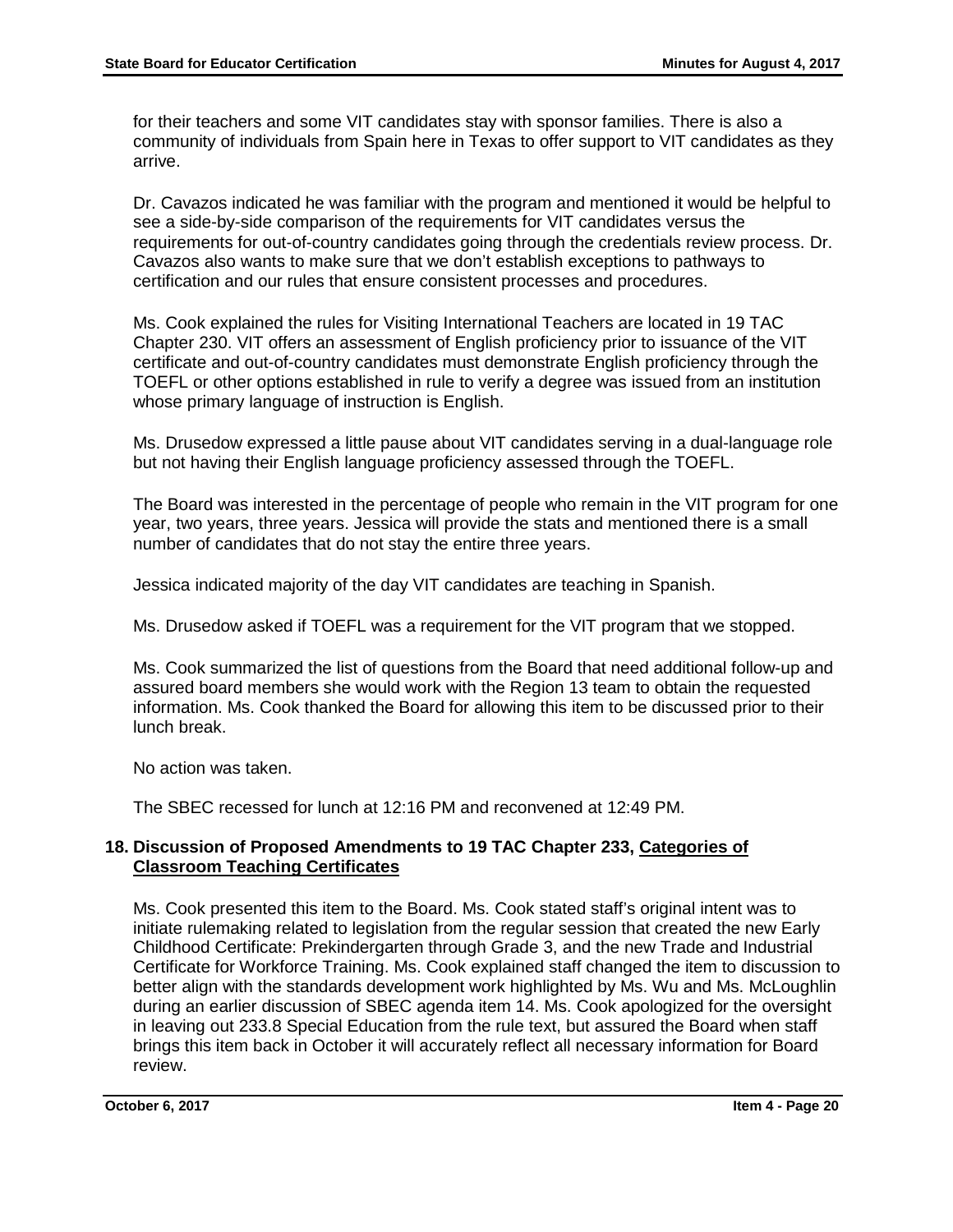No action was taken.

# **19. Discussion of Principal and Teacher Surveys for Accountability System for Educator Preparation Programs**

Dr. Miller presented this item to the Board. Dr. Miller updated the Board on the development of a principal survey of first-year teachers that more clearly describes the performance expectations for first-year teachers and more closely aligns with the Texas Teacher Evaluation and Support System (T-TESS) rubric. Dr. Miller also provided an update on the development of a survey of new teachers that is also more closely aligned with the T-TESS rubric. The principal and teacher surveys are factors in determining the performance of educator preparation programs (EPPs). Drafts of both surveys were included for SBEC review and discussion. Dr. Miller explained that the drafts did include input from the educator preparation advisory group and the larger stakeholder group that included EPPs, principals of first-year teachers, and teachers who had taught three years or less. The drafts did not include input from the cognitive interviews of principals of first-year teachers and teachers who had completed one year of teaching on a standard certificate. Dr. Miller explained that the surveys that would be presented to the Board at the October meeting would include input from the cognitive interviews.

Dr. Ridley stated that he was in favor of the direction the surveys were going and suggested that the language be changed to emphasize that the surveys are measuring a teacher's skillful application of knowledge. Dr. Miller thanked Dr. Ridley for his suggestion, pointed out that the surveys were based on principal observations and teacher reflections, and encouraged other Board members to send any questions, concerns, comments, or suggestions to TEA staff so that they could be incorporated into the October agenda item. Dr. Miller also reminded the Board that the approved surveys will be piloted in Spring 2017 and performance standards for the surveys would be presented to the Board based on the pilot data that is collected.

No action was taken.

**20. Discussion of Proposed Amendments to 19 TAC Chapter 249, Disciplinary Proceedings, Sanctions, and Contested Cases, Subchapter A, General Provisions, §249.3, Definitions, Subchapter B, Enforcement Actions and Guidelines, §249.12, Administrative Denial; Appeal, §249.14, Complaint, Required Reporting, and Investigation; Investigative Notice; Filing of Petition, §249.15, Disciplinary Action by State Board for Educator Certification, and §249.17, Decision-Making Guidelines**

Ms. Moriaty presented this item to the Board. Ms. Moriaty explained that the proposed amendments would implement the statutory requirements of Senate Bill (SB) 7, 85th Texas Legislature, Regular Session, 2017; set minimum sanctions for administrators who fail to report educator misconduct; clarify the reasons for which the SBEC can deny a certificate to an applicant; and require reporting administrators to provide additional factual details in educator misconduct reports. Ms. Moriaty noted the change in draft language that resulted from the prior day's work session, reducing the minimum administrative fine for superintendents who fail to report educator misconduct to the SBEC from \$10,000 to \$5,000 to allow more room for discretion in the interest of justice.